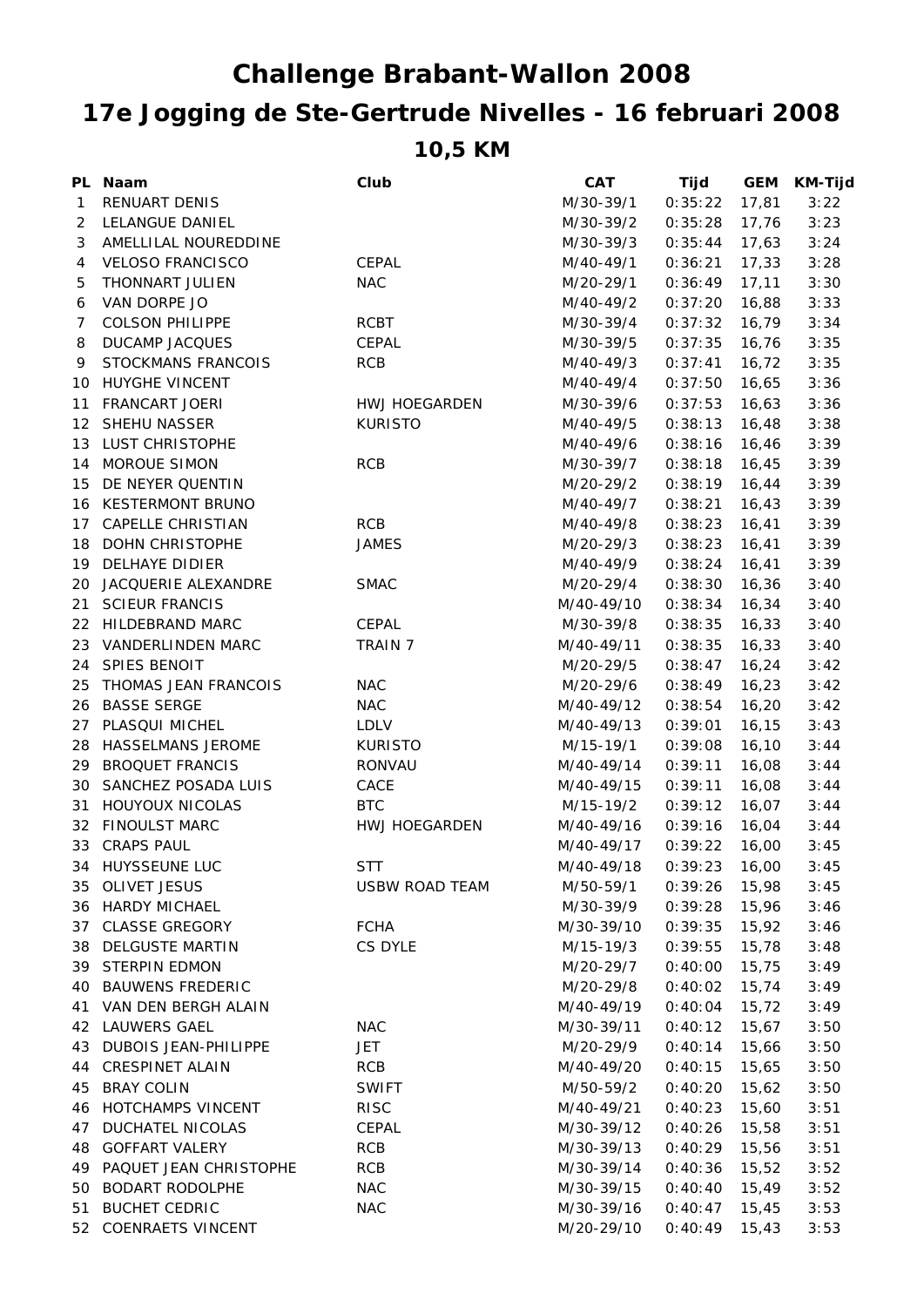|    | PL Naam                                  | Club                         | <b>CAT</b>                | Tijd               | <b>GEM</b> | <b>KM-Tijd</b> |
|----|------------------------------------------|------------------------------|---------------------------|--------------------|------------|----------------|
| 53 | PIRON CHRISTOPHE                         | <b>RCB</b>                   | M/20-29/11                | 0:40:55            | 15,40      | 3:54           |
| 54 | DE KEGHEL MARC                           | <b>USBW ROAD TEAM</b>        | M/40-49/22                | 0:40:57            | 15,38      | 3:54           |
| 55 | SALSANOV IBRAGIM                         | <b>USBW ROAD TEAM</b>        | M/40-49/23                | 0:41:04            | 15,34      | 3:55           |
| 56 | <b>BULTEAU QUENTIN</b>                   | <b>JAMES</b>                 | M/20-29/12                | 0:41:08            | 15,32      | 3:55           |
| 57 | CARATZICOS COSTIS                        | CS DYLE                      | M/20-29/13                | 0:41:09            | 15,31      | 3:55           |
| 58 | <b>DENIS KEVIN</b>                       | <b>STT</b>                   | M/15-19/4                 | 0:41:11            | 15,30      | 3:55           |
| 59 | <b>LIBIN FREDERIC</b>                    | <b>NAC</b>                   | M/30-39/17                | 0:41:16            | 15,27      | 3:56           |
| 60 | <b>ZEIDLER QUENTIN</b>                   | CS DYLE                      | M/20-29/14                | 0:41:18            | 15,25      | 3:56           |
| 61 | HAUTPHENNE EDDY                          | <b>USBW ROAD TEAM</b>        | M/40-49/24                | 0:41:19            | 15,25      | 3:56           |
|    | 62 VANOPHALVENS DAVID                    | <b>BIN</b>                   | M/30-39/18                | 0:41:22            | 15,23      | 3:56           |
| 63 | <b>BERSON CHRISTIAN</b>                  | $JOG +$                      | M/50-59/3                 | 0:41:30            | 15, 18     | 3:57           |
| 64 | <b>GALANTE FABIAN</b>                    | CS DYLE                      | M/20-29/15                | 0:41:33            | 15,16      | 3:57           |
| 65 | RIGO CLAUDE                              |                              | M/50-59/4                 | 0:41:34            | 15, 16     | 3:58           |
| 66 | <b>BLASSON LAURENT</b>                   | <b>CEPAL</b>                 | M/20-29/16                | 0:41:38            | 15, 13     | 3:58           |
| 67 | <b>JACOMIN SERGE</b>                     | <b>NAC</b>                   | M/50-59/5                 | 0:41:46            | 15,08      | 3:59           |
| 68 | <b>DESSY DAVID</b>                       | <b>FLEURUS</b>               | M/30-39/19                | 0:41:49            | 15,07      | 3:59           |
| 69 | <b>GOFFIN MICHEL</b>                     | <b>GUEPARDS TOUSSEURS</b>    | M/20-29/17                | 0:41:51            | 15,05      | 3:59           |
| 70 | COUGNEAU VINCENT                         | <b>DOUR</b>                  | M/20-29/18                | 0:41:53            | 15,04      | 3:59           |
| 71 | <b>DENGHIEN LAURENT</b>                  | <b>DOUR</b>                  | M/40-49/25                | 0:41:54            | 15,04      | 3:59           |
| 72 | <b>BULTEAU BENOIT</b>                    | JAMES                        | M/20-29/19                | 0:41:57            | 15,02      | 4:00           |
| 73 | <b>EVRARD MARC</b>                       | <b>RCB</b>                   | M/40-49/26                | 0:41:58            | 15,01      | 4:00           |
| 74 | <b>ELSOCHT MICHEL</b>                    | AXA TEAM                     | M/30-39/20                | 0:42:06            | 14,96      | 4:01           |
|    | ETIEN CHRISTOPHE                         | RONVAU                       | M/30-39/21                | 0:42:07            |            | 4:01           |
| 75 | <b>DESSY MICHAEL</b>                     |                              |                           |                    | 14,96      |                |
| 76 |                                          |                              | M/30-39/22                | 0:42:08            | 14,95      | 4:01           |
| 77 | LONGUEVILLE SERGE                        | <b>RCB</b>                   | M/40-49/27                | 0:42:09            | 14,95      | 4:01           |
| 78 | <b>RICOUR HERVE</b>                      | <b>HAC</b>                   | M/30-39/23                | 0:42:10            | 14,94      | 4:01           |
| 79 | <b>GIGOT JACQUES</b>                     | AXA TEAM                     | M/40-49/28                | 0:42:11            | 14,93      | 4:01           |
| 80 | <b>VERBESSELT TONY</b>                   |                              | M/30-39/24                | 0:42:12            | 14,93      | 4:01           |
| 81 | <b>SCHOONEJANS PATRICK</b>               | <b>JOG GANS</b>              | M/30-39/25                | 0:42:14            | 14,92      | 4:01           |
| 82 | <b>VERDOOT XAVIER</b>                    |                              | M/30-39/26                | 0:42:15            | 14,91      | 4:01           |
| 83 | LODDEWIJKX LUC                           | HWJ HOEGARDEN                | M/30-39/27                | 0:42:18            | 14,89      | 4:02           |
| 84 | PIETTE BERNARD                           | <b>RCB</b><br><b>KURISTO</b> | M/40-49/29                | 0:42:22            | 14,87      | 4:02           |
| 85 | HASSELMANS JEAN-LUC                      |                              | M/40-49/30                | 0:42:28            | 14,84      | 4:03           |
|    | 86 PEETERS KAREN                         | DEMARSIN                     | $D/40-49/1$ 0:42:32 14,81 |                    |            | 4:03           |
|    | 87 GEEROMS KRISTEL                       |                              | D/20-29/1                 | $0:42:34$ 14,80    |            | 4:03           |
|    | 88 DANDOY REMY                           |                              | M/15-19/5                 | 0:42:36            | 14,79      | 4:03           |
|    | 89 LORAUX ETIENNE                        | AXA TEAM                     | M/40-49/31                | 0:42:41            | 14,76      | 4:04           |
| 90 | D AURIEN PHILIPPE                        |                              | M/30-39/28                | 0:42:42            | 14,75      | 4:04           |
| 91 | <b>WAUTIER DAVID</b>                     |                              | M/20-29/20                | 0:42:44            | 14,74      | 4:04           |
| 92 | <b>DANDOIS FABIAN</b>                    | JAMES                        | M/20-29/21                | 0:42:45            | 14,74      | 4:04           |
|    | 93 COLSON JULIEN<br>94 DEJARDIN PHILIPPE | <b>NAC</b>                   | M/15-19/6                 | 0:42:46<br>0:42:48 | 14,73      | 4:04           |
|    | 95 MEULDERS HUGO                         |                              | M/30-39/29                |                    | 14,72      | 4:05           |
|    | 96 PILLON PHILIPPE                       | <b>DEMARSIN</b>              | M/40-49/32                | 0:42:52            | 14,70      | 4:05           |
|    | 97 GEEROMS ALBERT                        |                              | M/40-49/33                | 0:43:03            | 14,63      | 4:06           |
|    |                                          |                              | M/40-49/34                | 0:43:04            | 14,63      | 4:06           |
|    | 98 VERMEERE DIDIER                       | JET                          | M/30-39/30                | 0:43:06            | 14,62      | 4:06           |
|    | 99 VUYE THIERRY                          | <b>RCB</b>                   | M/40-49/35                | 0:43:09            | 14,60      | 4:07           |
|    | 100 ROBERT PAUL                          |                              | M/50-59/6                 | 0:43:10            | 14,59      | 4:07           |
|    | 101 MONTERO PIERRE                       | AXA TEAM                     | M/40-49/36                | 0:43:13            | 14,58      | 4:07           |
|    | 102 VAN DE LEEST HARRY                   | <b>KNOET</b>                 | M/50-59/7                 | 0:43:20            | 14,54      | 4:08           |
|    | 103 ROZZI STEPHANE                       | CEPAL                        | M/30-39/31                | 0:43:22            | 14,53      | 4:08           |
|    | 104 EL AYADI ALI                         | <b>CSF</b>                   | M/30-39/32                | 0:43:23            | 14,52      | 4:08           |
|    | 105 DEVICK EMILY                         | <b>NAC</b>                   | D/30-39/1                 | 0:43:25            | 14,51      | 4:08           |
|    | 106 LISSENS DANIEL                       | <b>DEMARSIN</b>              | M/60-69/1                 | 0:43:26            | 14,50      | 4:08           |
|    | 107 THORE MARTIN                         | <b>FURALOPE</b>              | M/40-49/37                | 0:43:26            | 14,50      | 4:08           |
|    | 108 JOLY PATRICK                         | <b>JOG GANS</b>              | M/40-49/38                | 0:43:27            | 14,50      | 4:08           |
|    | 109 SCARMUR LUDOVIC                      |                              | M/15-19/7                 | 0:43:32            | 14,47      | 4:09           |
|    | 110 HENDRICKX KRIS                       | HWJ HOEGARDEN                | M/40-49/39                | 0:43:36            | 14,45      | 4:09           |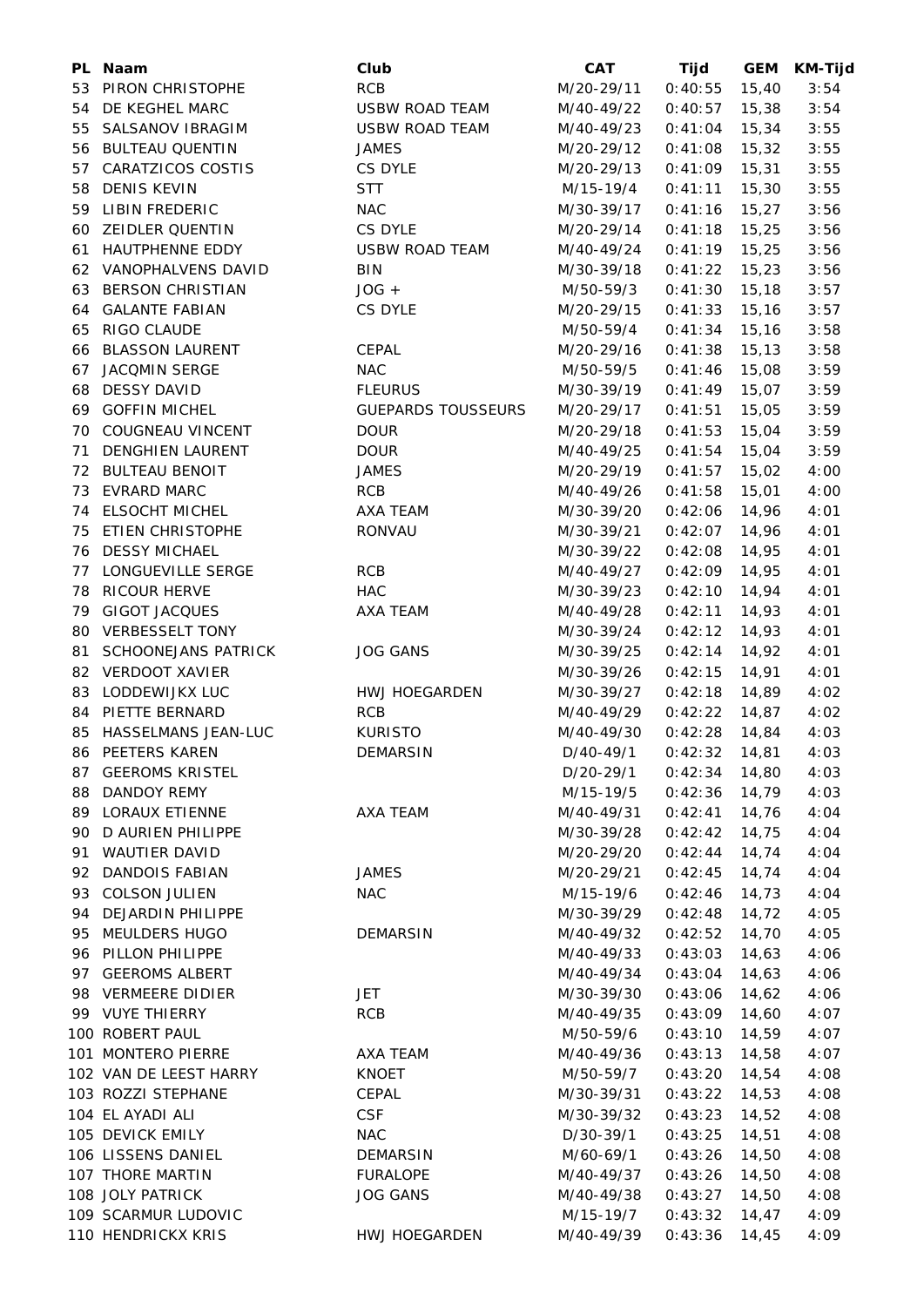| PL Naam                    | Club                  | <b>CAT</b>                 | Tijd            | <b>GEM</b> | <b>KM-Tijd</b> |
|----------------------------|-----------------------|----------------------------|-----------------|------------|----------------|
| 111 DE LEENER JEAN-MARIE   | <b>NAC</b>            | M/50-59/8                  | 0:43:38         | 14,44      | 4:09           |
| 112 FIGEYS MANUEL          | <b>USBW ROAD TEAM</b> | M/40-49/40                 | 0:43:41         | 14,42      | 4:10           |
| 113 CASTIAUX JOSE          |                       | M/50-59/9                  | 0:43:44         | 14,41      | 4:10           |
| 114 VANDERLINDEN CHRISTIAN | $JOG +$               | M/50-59/10                 | 0:43:47         | 14,39      | 4:10           |
| 115 NOWAK WESLEY           |                       | M/20-29/22                 | 0:43:50         | 14,37      | 4:10           |
| 116 RIGOT DIDIER           | <b>NAC</b>            | M/40-49/41                 | 0:43:51         | 14,37      | 4:11           |
| 117 VAN OSSELT THIERRY     | BIN                   | M/40-49/42                 | 0:43:51         | 14,37      | 4:11           |
| 118 ALEXANDRE SERGE        | <b>NAC</b>            | M/40-49/43                 | 0:43:53         | 14,36      | 4:11           |
| 119 DUJARDIN FABIEN        |                       | M/40-49/44                 | 0:43:56         | 14,34      | 4:11           |
| 120 SIJMUS WILLY           | <b>JOG CLUBJE</b>     | M/50-59/11                 | 0:43:57         | 14,33      | 4:11           |
| 121 WELRAEDS THOMAS        |                       | M/30-39/33                 | 0:44:02         | 14,31      | 4:12           |
| 122 DELVENNE RAYMOND       | <b>CSF</b>            | M/50-59/12                 | 0:44:03         | 14,30      | 4:12           |
| 123 VERHELPEN OLIVIER      | <b>RIWA</b>           | M/15-19/8                  | 0:44:04         | 14,30      | 4:12           |
| 124 WARIN DIDIER           | <b>BELGRAVE</b>       | M/40-49/45                 | 0:44:05         | 14,29      | 4:12           |
| 125 COUGNEAU BRUNO         | <b>DOUR</b>           | M/50-59/13                 | 0:44:05         | 14,29      | 4:12           |
| 126 LOUVRIER PIERRE        |                       | M/40-49/46                 | 0:44:06         | 14,29      | 4:12           |
| 127 HUME YVAN              | <b>NAC</b>            | M/50-59/14                 | 0:44:06         | 14,29      | 4:12           |
| 128 LEJEUNE YVES           | <b>JOG BEER</b>       | M/40-49/47                 | 0:44:07         | 14,28      | 4:12           |
| 129 TORDOIR ERIC           |                       | M/40-49/48                 | 0:44:08         | 14,27      | 4:12           |
| 130 TAELEMANS PHILIPPE     | <b>RCB</b>            | M/40-49/49                 | 0:44:09         | 14,27      | 4:12           |
| 131 RATY HUGUES            | <b>NAC</b>            | M/30-39/34                 | 0:44:09         | 14,27      | 4:12           |
| 132 LEBRUN CHRISTOPHE      |                       | M/30-39/35                 | 0:44:12         | 14,25      | 4:13           |
| 133 TRGO ALAIN             | <b>NAC</b>            | M/40-49/50                 | 0:44:13         | 14,25      | 4:13           |
| 134 DE KEYZER RENE         | <b>DEMARSIN</b>       |                            |                 | 14,22      |                |
| 135 GOESSENS DENIS         | <b>NAC</b>            | M/60-69/2                  | 0:44:18         |            | 4:13<br>4:13   |
| 136 DESCAMPS PHILIPPE      | <b>JAMES</b>          | M/40-49/51                 | 0:44:20         | 14,21      |                |
|                            |                       | M/30-39/36                 | 0:44:23         | 14,19      | 4:14           |
| 137 KILCI KADIR            |                       | M/20-29/23                 | 0:44:27         | 14,17      | 4:14           |
| 138 DEN HOUDIJKER DAVID    | <b>JOG BEER</b>       | M/20-29/24                 | 0:44:34         | 14,14      | 4:15           |
| 139 WILLEMYNS THOMAS       |                       | M/20-29/25                 | 0:44:35         | 14,13      | 4:15           |
| 140 MICHOTTE MARC          | <b>KURISTO</b>        | M/40-49/52                 | 0:44:36         | 14,13      | 4:15           |
| 141 LAUWERS MAXIME         | <b>USBW ROAD TEAM</b> | M/15-19/9                  | 0:44:37         | 14,12      | 4:15           |
| 142 PORRE LAURENT          |                       | M/20-29/26                 | 0:44:37         | 14,12      | 4:15           |
| 143 DEBOCK CHRISTIAN       |                       | M/50-59/15                 | 0:44:38         | 14,12      | 4:15           |
| 144 DESPONTIN LUC          | <b>RCB</b>            | M/50-59/16  0:44:39  14,11 |                 |            | 4:15           |
| 145 PIRNAY JAMES           | <b>RCB</b>            | M/30-39/37                 | $0:44:40$ 14,10 |            | 4:15           |
| 146 POQUET GAETAN          | USBW ROAD TEAM        | M/15-19/10                 | $0:44:41$ 14,10 |            | 4:15           |
| 147 DE JONGHE BENOIT       |                       | M/30-39/38                 | $0:44:52$ 14,04 |            | 4:16           |
| 148 POPELER SEBASTIEN      | CS DYLE               | M/30-39/39                 | 0:44:53         | 14,04      | 4:16           |
| 149 CROSS HARRY            |                       | M/15-19/11                 | 0:44:54         | 14,03      | 4:17           |
| 150 BARATA HORACIO         | <b>KURISTO</b>        | M/40-49/53                 | 0:45:00         | 14,00      | 4:17           |
| 151 LEUPE JEAN LOUIS       | LDLV                  | M/40-49/54                 | 0:45:02         | 13,99      | 4:17           |
| 152 SWALUS JOZEF           | <b>JOG BEER</b>       | M/50-59/17                 | 0:45:05         | 13,97      | 4:18           |
| 153 DEMARETS JOEL          | <b>NAC</b>            | M/50-59/18                 | 0:45:06         | 13,97      | 4:18           |
| 154 QUOITOT GUY            | <b>USBW ROAD TEAM</b> | M/50-59/19                 | 0:45:08         | 13,96      | 4:18           |
| 155 LERATE VINCIANNE       | <b>NAC</b>            | D/40-49/2                  | $0:45:09$ 13,95 |            | 4:18           |
| 156 RIZZO ERIC             | <b>ESM</b>            | M/50-59/20                 | $0:45:15$ 13,92 |            | 4:19           |
| 157 ROBERTI DAPHNE         | CEPAL                 | D/30-39/2                  | $0:45:18$ 13,91 |            | 4:19           |
| 158 VAN DEN BROECK HERMAN  | <b>JOG BEER</b>       | M/30-39/40                 | $0:45:19$ 13,90 |            | 4:19           |
| 159 FRANSSEN JACQUES       | $JOG +$               | M/50-59/21                 | 0:45:25         | 13,87      | 4:20           |
| 160 DESZCAMPS LUC          | JAMES                 | M/30-39/41                 | 0:45:25         | 13,87      | 4:20           |
| 161 VASTEMANS VINCENT      | <b>RESC</b>           | M/20-29/27                 | 0:45:26         | 13,87      | 4:20           |
| 162 COLSON BENOIT          | <b>NAC</b>            | M/40-49/55                 | 0:45:26         | 13,87      | 4:20           |
| 163 VANDELEENE PHILLIPPE   | <b>NAC</b>            | M/50-59/22                 | 0:45:30         | 13,85      | 4:20           |
| 164 RYS JEAN JACQUES       |                       | M/40-49/56                 | 0:45:32         | 13,84      | 4:20           |
| 165 DE CONINCK MICHEL      | DEMARSIN              | M/40-49/57                 | 0:45:32         | 13,84      | 4:20           |
| 166 LALLEMAND LUC          | WINTERTH              | M/40-49/58                 | 0:45:35         | 13,82      | 4:20           |
| 167 RYCKEN PIETER          | <b>KURISTO</b>        | M/40-49/59                 | 0:45:37         | 13,81      | 4:21           |
| 168 LAUWERS BERNARD        | <b>NAC</b>            | M/40-49/60                 | $0:45:38$ 13,81 |            | 4:21           |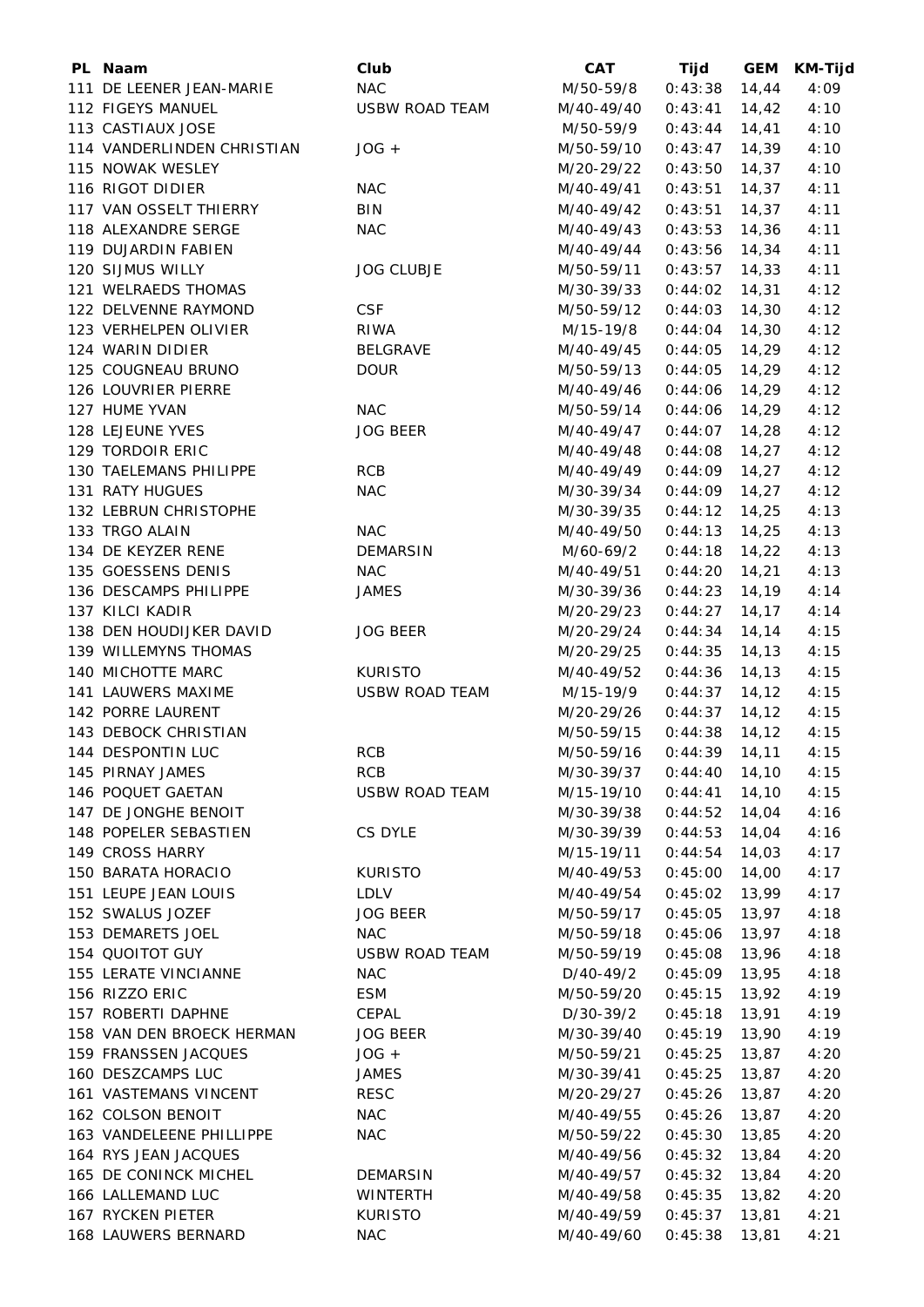| PL Naam                     | Club                  | <b>CAT</b>               | Tijd            | <b>GEM</b> | <b>KM-Tijd</b> |
|-----------------------------|-----------------------|--------------------------|-----------------|------------|----------------|
| 169 JANSSENS DAMIEN         |                       | M/15-19/12               | 0:45:40         | 13,80      | 4:21           |
| 170 MOENS NADINE            | <b>JOG BEER</b>       | D/40-49/3                | 0:45:42         | 13,79      | 4:21           |
| 171 JADOT BENOIT            |                       | M/30-39/42               | 0:45:44         | 13,78      | 4:21           |
| 172 ALBERT FREDERIC         | <b>JET</b>            | M/20-29/28               | 0:45:48         | 13,76      | 4:22           |
| 173 CUISINIER THOMAS        | <b>GSKFUNCLUB</b>     | M/30-39/43               | 0:45:50         | 13,75      | 4:22           |
| 174 HERREMANS SVEN          | <b>JOG BEER</b>       | M/30-39/44               | 0:45:51         | 13,74      | 4:22           |
| 175 GARIN YVES              | <b>TITAN</b>          | M/30-39/45               | 0:45:55         | 13,72      | 4:22           |
| 176 TURPIN BERNARD          |                       | M/50-59/23               | 0:45:57         | 13,71      | 4:23           |
| 177 VAN KOLEN JOEL          |                       | M/50-59/24               | 0:45:59         | 13,70      | 4:23           |
| 178 MILLS TIMOTHY           | RCB                   | M/40-49/61               | 0:46:01         | 13,69      | 4:23           |
| 179 COREMANS CYRIEL         | <b>ROBA</b>           | M/60-69/3                | 0:46:03         | 13,68      | 4:23           |
| 180 DE KEMPENEER MICHEL     |                       | M/40-49/62               | 0:46:04         | 13,68      | 4:23           |
| 181 CLAEYS MARC             |                       | M/50-59/25               | 0:46:05         | 13,67      | 4:23           |
| 182 DELEU DOMINIQUE         |                       | M/40-49/63               | 0:46:08         | 13,66      | 4:24           |
| 183 MAGE ALAIN              | <b>KURISTO</b>        | M/50-59/26               | 0:46:09         | 13,65      | 4:24           |
| 184 LAMBERT CHRISTOPHE      | <b>RIWA</b>           | M/30-39/46               | 0:46:13         | 13,63      | 4:24           |
| 185 FONTENOY DAMIEN         | <b>JOG GAST</b>       | M/20-29/29               | 0:46:14         | 13,63      | 4:24           |
| 186 THIJS RUDY              | <b>FURALOPE</b>       | M/40-49/64               | 0:46:17         | 13,61      | 4:24           |
| 187 ALLARD LAURENT          | <b>NAC</b>            | M/30-39/47               | 0:46:18         | 13,61      | 4:25           |
| 188 BOURQUIN LINDA          |                       | D/40-49/4                | 0:46:20         | 13,60      | 4:25           |
| 189 BULTEAU JEAN-PAUL       | <b>JAMES</b>          | M/50-59/27               | 0:46:21         | 13,59      | 4:25           |
| 190 GOSSEAU BERNARD         |                       | M/40-49/65               | 0:46:23         | 13,58      | 4:25           |
| 191 CALLENS YANNICK         |                       | M/20-29/30               | 0:46:24         | 13,58      | 4:25           |
| 192 AIT LAHOUCINE           |                       | M/30-39/48               | 0:46:28         | 13,56      | 4:26           |
| 193 CORNET DAMIEN           | <b>KURISTO</b>        | M/30-39/49               | 0:46:30         | 13,55      | 4:26           |
| 194 PARISIS MARIE-CHRISTINE | <b>ACLO</b>           | D/50-59/1                | 0:46:34         | 13,53      | 4:26           |
| 195 ELKHAOUI MOHAMMED       |                       | M/40-49/66               | 0:46:40         | 13,50      | 4:27           |
| 196 THIRION XAVIER          |                       | M/30-39/50               | 0:46:45         | 13,48      | 4:27           |
| 197 SCARNIET CHRISTIAN      | ACLO                  | M/40-49/67               | 0:46:46         | 13,47      | 4:27           |
| 198 POTTY LAURENT           | <b>RCB</b>            | M/30-39/51               | 0:46:47         | 13,47      | 4:27           |
| 199 BULTOT THIERRY          | <b>FANAJOG</b>        | M/30-39/52               | 0:46:52         | 13,44      | 4:28           |
| 200 OST ISABELLE            | <b>CEPAL</b>          | D/20-29/2                | 0:47:00         | 13,40      | 4:29           |
| 201 COUVREUR PATRICK        |                       | M/50-59/28               | 0:47:00         | 13,40      | 4:29           |
| 202 HOUGARDY VINCENT        |                       | M/30-39/53 0:47:03 13,39 |                 |            | 4:29           |
| 203 TIREZ ESTELLE           | CEPAL                 | D/40-49/5                | $0:47:06$ 13,38 |            | 4:29           |
| 204 LEPAPE ALAIN            |                       | M/50-59/29               | $0:47:07$ 13,37 |            | 4:29           |
| 205 POT GERARD              |                       | M/40-49/68               | 0:47:08         | 13,37      | 4:29           |
| 206 BRUYERE PIERRE          |                       | M/40-49/69               | 0:47:12         | 13,35      | 4:30           |
| 207 CARLIER STEPHANE        | <b>KURISTO</b>        | M/40-49/70               | 0:47:14         | 13,34      | 4:30           |
| 208 LAPORTE PHILIPPE        |                       | M/30-39/54               | 0:47:16         | 13,33      | 4:30           |
| 209 GRANDELET PHILIPPE      |                       | M/30-39/55               | 0:47:17         | 13,32      | 4:30           |
| 210 ARACI FATMA             | OXY2000               | D/30-39/3                | 0:47:20         | 13,31      | 4:30           |
| 211 HERION ERIC             | <b>FANAJOG</b>        | M/50-59/30               | 0:47:28         | 13,27      | 4:31           |
| 212 BUTAYE OLIVIER          | <b>JAMES</b>          | M/20-29/31               | 0:47:35         | 13,24      | 4:32           |
| 213 LEJEUNE MAXIME          |                       | M/15-19/13               | 0:47:35         | 13,24      | 4:32           |
| 214 SADAINE ERIC            | <b>STT</b>            | M/40-49/71               | 0:47:39         | 13,22      | 4:32           |
| 215 BAILLET OLIVIER         |                       | M/40-49/72               | 0:47:40         | 13,22      | 4:32           |
| 216 LACROIX BERNARD         | <b>NAC</b>            | M/50-59/31               | 0:47:41         | 13,21      | 4:32           |
| 217 CAPOUET MATHIEU         |                       | M/20-29/32               | 0:47:43         | 13,20      | 4:33           |
| 218 PLASMAN ALAIN           | VALLEE H              | M/40-49/73               | 0:47:44         | 13,20      | 4:33           |
| 219 FALQUE PIERRE           | RCB                   | M/40-49/74               | 0:47:44         | 13,20      | 4:33           |
| 220 ALBERT CHARLES          | <b>USBW ROAD TEAM</b> | M/50-59/32               | 0:47:45         | 13,19      | 4:33           |
| 221 DUQUESNOY ROGER         |                       | M/60-69/4                | 0:47:46         | 13,19      | 4:33           |
| 222 BOSMANS NICOLAS         |                       | M/30-39/56               | 0:47:47         | 13,18      | 4:33           |
| 223 MINET JULIEN            |                       | M/20-29/33               | 0:47:50         | 13,17      | 4:33           |
| 224 DREZE CHRISTIAN         | <b>NAC</b>            | M/40-49/75               | 0:47:55         | 13,15      | 4:34           |
| 225 ELEN CHRISTIAN          |                       | M/50-59/33               | 0:47:57         | 13,14      | 4:34           |
| 226 MITTERMAYER FELIX       | PARA CL               | M/40-49/76               | $0:47:58$ 13,13 |            | 4:34           |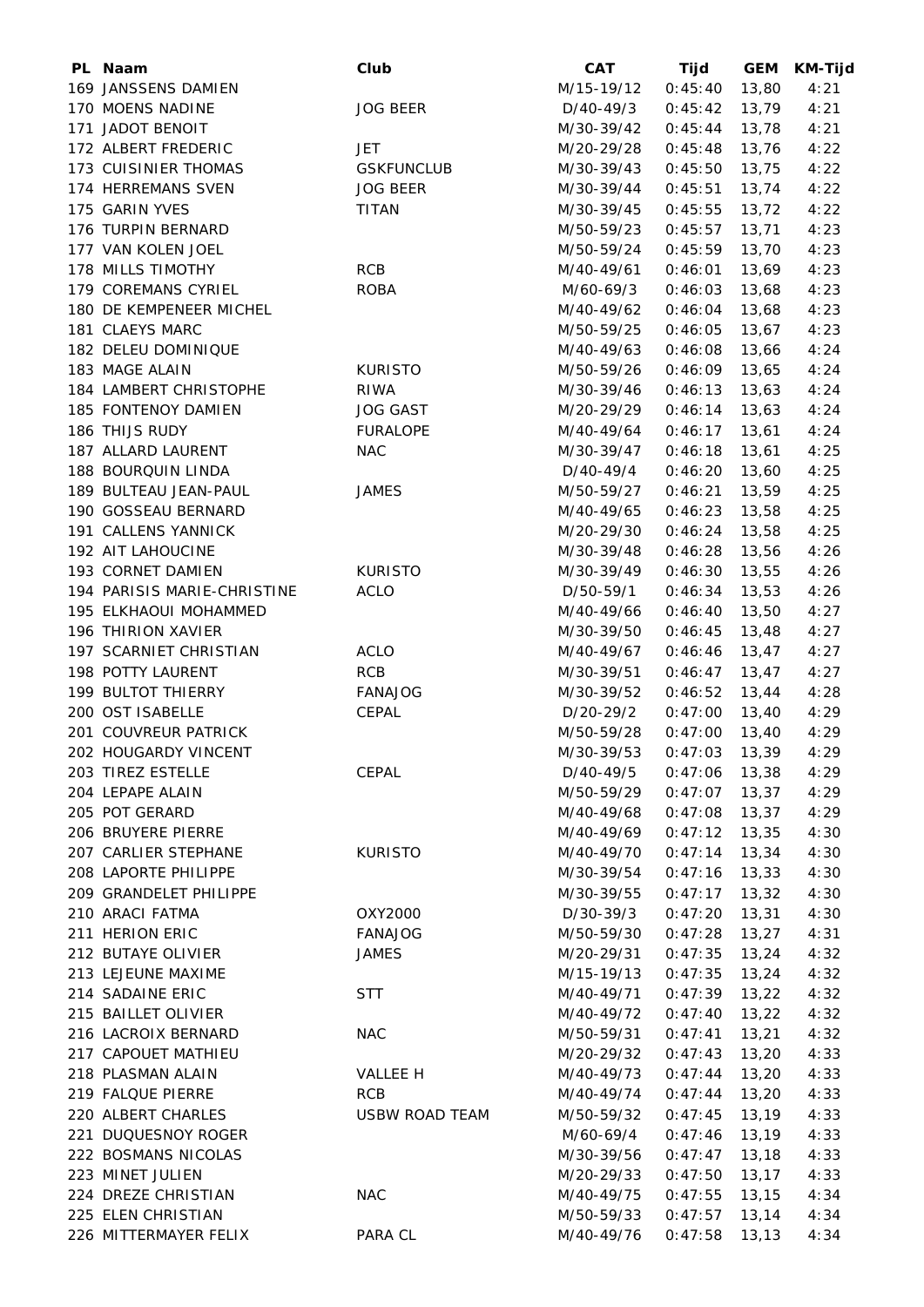| PL Naam                       | Club                  | <b>CAT</b>               | Tijd            | <b>GEM</b> | KM-Tijd |
|-------------------------------|-----------------------|--------------------------|-----------------|------------|---------|
| 227 ALEXANDRE YVES            | <b>USBW ROAD TEAM</b> | M/30-39/57               | 0:47:59         | 13,13      | 4:34    |
| 228 DUBOIS CHRISTOPHE         | <b>POMPIER</b>        | M/30-39/58               | 0:48:01         | 13,12      | 4:34    |
| 229 KINDERMANS JEAN-PIERRE    | <b>NAC</b>            | M/40-49/77               | 0:48:02         | 13,12      | 4:34    |
| 230 DESCAMPS XAVIER           |                       | M/40-49/78               | 0:48:03         | 13, 11     | 4:35    |
| 231 KINDERMAN NICOLAS         |                       | M/20-29/34               | 0:48:04         | 13,11      | 4:35    |
| 232 VANDER ELST ALAIN         | <b>FURALOPE</b>       | M/40-49/79               | 0:48:05         | 13,10      | 4:35    |
| 233 LAUWERS MICHEL            | <b>USBW ROAD TEAM</b> | M/40-49/80               | 0:48:06         | 13,10      | 4:35    |
| 234 GEENS KURT                | <b>KNOET</b>          | M/30-39/59               | 0:48:07         | 13,09      | 4:35    |
| 235 VERLINDEN NADIA           | <b>RCB</b>            | D/30-39/4                | 0:48:07         | 13,09      | 4:35    |
| 236 WEETS OLIVIER             |                       | M/30-39/60               | 0:48:09         | 13,08      | 4:35    |
| 237 PARY ALAIN                | <b>ACLO</b>           | M/40-49/81               | 0:48:11         | 13,08      | 4:35    |
| 238 STOESSER GREGORY          | B.V.L                 | M/30-39/61               | 0:48:13         | 13,07      | 4:36    |
| 239 DURAY OLIVIER             | <b>RCB</b>            | M/30-39/62               | 0:48:14         | 13,06      | 4:36    |
| 240 DENIS OLIVIER             | <b>USBW ROAD TEAM</b> | M/40-49/82               | 0:48:15         | 13,06      | 4:36    |
| 241 BAIX CORINNE              |                       | M/20-29/35               | 0:48:16         | 13,05      | 4:36    |
| 242 DE LAET GOMMAIRE          |                       | M/50-59/34               | 0:48:17         | 13,05      | 4:36    |
| 243 CROUQUET FRANCIS          |                       | M/50-59/35               | 0:48:18         | 13,04      | 4:36    |
| 244 DEBECKER DAMIEN           |                       | M/20-29/36               | 0:48:19         | 13,04      | 4:36    |
| 245 VANDENBERGH NORMAN        |                       | M/40-49/83               | 0:48:20         | 13,03      | 4:36    |
| 246 BYTHELL WILLIAM           |                       | M/50-59/36               | 0:48:24         | 13,02      | 4:37    |
| 247 TONGLET PIERRE            |                       | M/40-49/84               | 0:48:25         | 13,01      | 4:37    |
| 248 DUSSART BERNARD           |                       | M/50-59/37               | 0:48:32         | 12,98      | 4:37    |
| 249 VANDERVAL MARTINE         | <b>VALLEE H</b>       | D/40-49/6                | 0:48:34         | 12,97      | 4:38    |
| 250 VAN DE CASTEELE CHRISTIAN | <b>NAC</b>            | M/40-49/85               | 0:48:35         | 12,97      | 4:38    |
| 251 HEUCHON MURIELLE          |                       | D/30-39/5                | 0:48:37         | 12,96      | 4:38    |
| 252 JACQMIN MICHEL            |                       | M/50-59/38               | 0:48:38         | 12,95      | 4:38    |
| 253 PEETERS FREDERIC          | <b>RCB</b>            | M/20-29/37               | 0:48:39         | 12,95      | 4:38    |
| 254 DE MUNCK VERONIQUE        | <b>NAC</b>            | D/40-49/7                | 0:48:40         | 12,95      | 4:38    |
| 255 DEGUELDE CEDRIC           |                       | M/20-29/38               | 0:48:42         | 12,94      | 4:38    |
| 256 BORGINON BERNARD          |                       | M/30-39/63               | 0:48:43         | 12,93      | 4:38    |
| 257 STAQUET LUC               | <b>NAC</b>            | M/40-49/86               | 0:48:44         | 12,93      | 4:38    |
| 258 SENDEN BRENDAN            | <b>RCB</b>            | M/15-19/14               | 0:48:50         | 12,90      | 4:39    |
| 259 MATHELART PIERRE          | ANTILOB               | M/40-49/87               | 0:48:52         | 12,89      | 4:39    |
| 260 VERHULST LIONEL           |                       | M/20-29/39 0:48:56 12,87 |                 |            | 4:40    |
| 261 BOULANGER BRUNO           | <b>JAMES</b>          | M/40-49/88               | $0:48:57$ 12,87 |            | 4:40    |
| 262 DECROIX MARC              |                       | M/40-49/89               | $0:48:57$ 12,87 |            | 4:40    |
| 263 VAN PASSEL JAN            | ROBA                  | M/30-39/64               | 0:48:59         | 12,86      | 4:40    |
| 264 CROMBOOM DANIEL           | ZEMKA                 | M/50-59/39               | 0:49:01         | 12,85      | 4:40    |
| 265 ABBOUD RAYMOND            |                       | M/40-49/90               | 0:49:03         | 12,84      | 4:40    |
| 266 MORELLE MARTIN            |                       | M/20-29/40               | 0:49:06         | 12,83      | 4:41    |
| 267 DE RASSENFOSSE JACQUES    |                       | M/50-59/40               | 0:49:07         | 12,83      | 4:41    |
| 268 KUYPERS EDDY              | JAMES                 | M/50-59/41               | 0:49:09         | 12,82      | 4:41    |
| 269 COOMANS ALAIN             |                       | M/40-49/91               | 0:49:12         | 12,80      | 4:41    |
| 270 ALAIME SEBASTIEN          |                       | M/30-39/65               | 0:49:15         | 12,79      | 4:41    |
| 271 LEGRAIN FABRICE           |                       | M/30-39/66               | 0:49:17         | 12,78      | 4:42    |
| 272 VRAY VALERIE              |                       | D/30-39/6                | 0:49:18         | 12,78      | 4:42    |
| 273 FALLET GILLES             | <b>RCB</b>            | M/50-59/42               | 0:49:19         | 12,77      | 4:42    |
| 274 GHELEYNS ANNE             | <b>NAC</b>            | D/40-49/8                | 0:49:21         | 12,77      | 4:42    |
| 275 VAN STRAELEN PATRICK      | JET                   | M/40-49/92               | 0:49:22         | 12,76      | 4:42    |
| 276 HENRIOULLE MARTIN         |                       | M/15-19/15               | 0:49:23         | 12,76      | 4:42    |
| 277 MOFFETT LARRY             | <b>LDLV</b>           | M/40-49/93               | 0:49:28         | 12,74      | 4:43    |
| 278 PIERRE FREDERIC           |                       | M/30-39/67               | 0:49:29         | 12,73      | 4:43    |
| 279 HUYBRECHTS CYNTHIA        | <b>HULS</b>           | D/30-39/7                | 0:49:30         | 12,73      | 4:43    |
| 280 SIMON J-M                 |                       | M/40-49/94               | 0:49:36         | 12,70      | 4:43    |
| 281 DERIDDER RODNEY           |                       | M/30-39/68               | 0:49:37         | 12,70      | 4:44    |
| 282 PAYEN PIERRE              |                       | M/50-59/43               | 0:49:40         | 12,68      | 4:44    |
| 283 VOTRON DOMINIQUE          |                       | M/15-19/16               | 0:49:44         | 12,67      | 4:44    |
| 284 PIJCK LUCIEN              | TRAIN 7               | M/60-69/5                | 0:49:47         | 12,65      | 4:44    |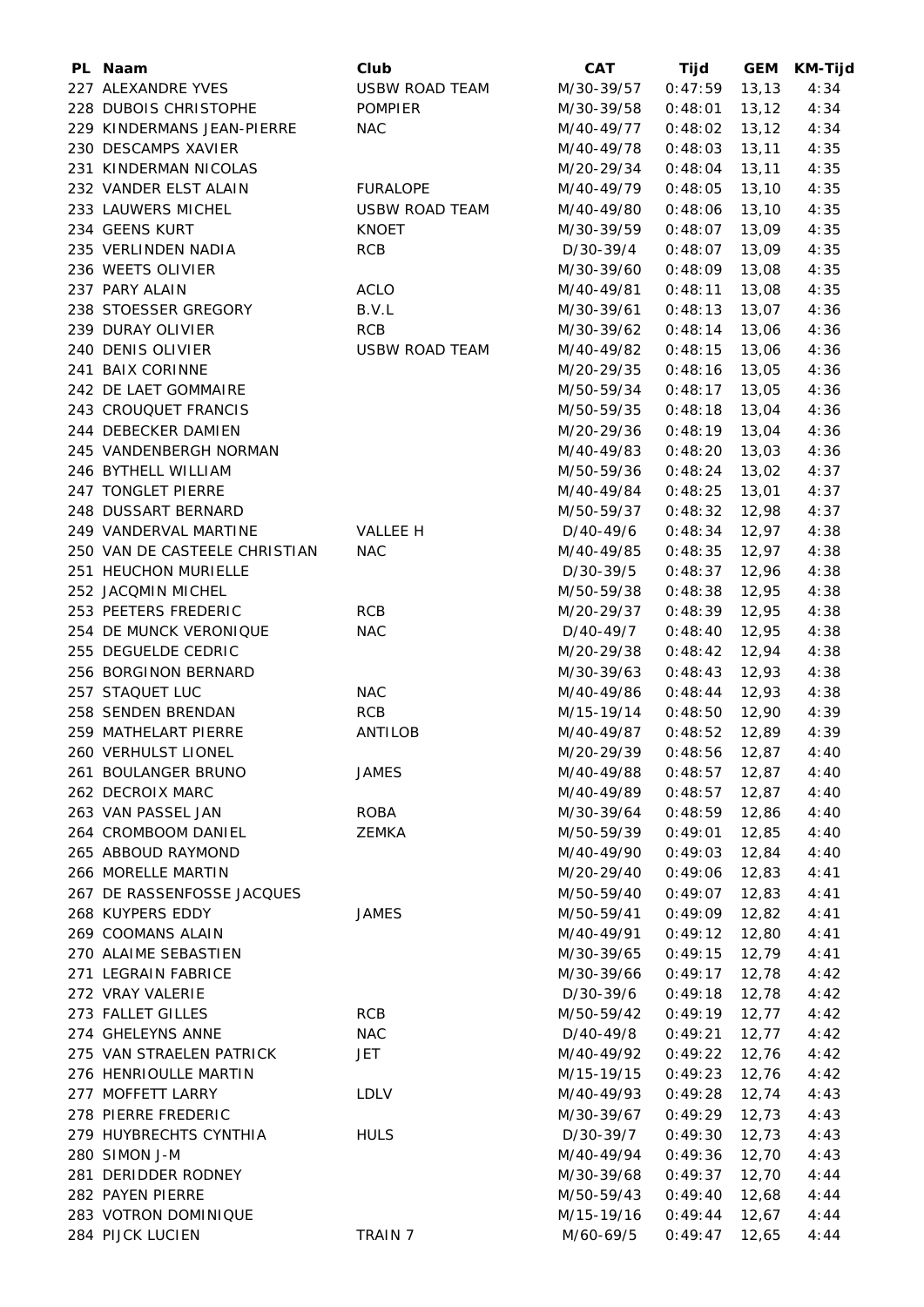| PL Naam                                       | Club                  | <b>CAT</b>                  | Tijd            | <b>GEM</b>     | <b>KM-Tijd</b> |
|-----------------------------------------------|-----------------------|-----------------------------|-----------------|----------------|----------------|
| 285 CICERO EPIFANIO                           |                       | M/40-49/95                  | 0:49:49         | 12,65          | 4:45           |
| 286 MARTIN BRUNO                              | <b>JOG GAST</b>       | M/30-39/69                  | 0:49:51         | 12,64          | 4:45           |
| 287 HASSAN KARIN                              |                       | M/20-29/41                  | 0:49:52         | 12,63          | 4:45           |
| 288 BROOKES MARK                              |                       | M/40-49/96                  | 0:49:59         | 12,60          | 4:46           |
| 289 STEVENS CHRISTOPHE                        |                       | M/30-39/70                  | 0:50:00         | 12,60          | 4:46           |
| 290 NACHTERGAELE PAUL EMILE                   | CS DYLE               | M/50-59/44                  | 0:50:05         | 12,58          | 4:46           |
| 291 CIHILAIN PHILIPPE                         |                       | M/30-39/71                  | 0:50:07         | 12,57          | 4:46           |
| 292 VANDERGHEYUST PATRICK                     |                       | M/40-49/97                  | 0:50:10         | 12,56          | 4:47           |
| 293 GREVISSE DAVID                            | RONVAU                | M/30-39/72                  | 0:50:15         | 12,54          | 4:47           |
| 294 DEWOLF PHILIPPE                           |                       |                             |                 | 12,53          |                |
|                                               |                       | M/50-59/45                  | 0:50:17         |                | 4:47           |
| 295 FALISE BRUNO                              |                       | M/30-39/73                  | 0:50:22         | 12,51          | 4:48           |
| 296 JANSSENS ALAIN                            |                       | M/60-69/6                   | 0:50:25         | 12,50          | 4:48           |
| 297 BAUWENS PHILIPPE                          |                       | M/40-49/98                  | 0:50:26         | 12,49          | 4:48           |
| 298 CEULEMANS BERNARD                         |                       | M/40-49/99                  | 0:50:27         | 12,49          | 4:48           |
| 299 BAIKRICH GUY                              | <b>RCB</b>            | M/60-69/7                   | 0:50:28         | 12,48          | 4:48           |
| 300 BERSOUX MICHEL                            | <b>ACLO</b>           | M/50-59/46                  | 0:50:29         | 12,48          | 4:48           |
| 301 LEJEUNE ALAIN                             |                       | M/40-49/100                 | 0:50:32         | 12,47          | 4:49           |
| 302 CEUPPENS PATRICK                          | <b>BRRC</b>           | M/50-59/47                  | 0:50:33         | 12,46          | 4:49           |
| 303 EDRIAT NATHALIE                           | <b>NAC</b>            | D/40-49/9                   | 0:50:33         | 12,46          | 4:49           |
| 304 WILMOTTE ETIENNE                          | CABW                  | M/50-59/48                  | 0:50:34         | 12,46          | 4:49           |
| 305 HUYGENS GUY                               | ECS                   | M/40-49/101                 | 0:50:34         | 12,46          | 4:49           |
| 306 MAGOTTEAUX HUBERT                         | <b>NAC</b>            | M/40-49/102                 | 0:50:35         | 12,45          | 4:49           |
| 307 BOUDART ALAIN                             | <b>NAC</b>            | M/40-49/103                 | 0:50:36         | 12,45          | 4:49           |
| 308 KOWALCZYK BENOIT                          |                       | M/20-29/42                  | 0:50:37         | 12,45          | 4:49           |
| 309 HECQ ROLAND                               |                       | M/50-59/49                  | 0:50:41         | 12,43          | 4:50           |
| 310 BRAEM GLEN                                |                       | M/15-19/17                  | 0:50:44         | 12,42          | 4:50           |
| 311 VERBIST JAN                               |                       | M/40-49/104                 | 0:50:45         | 12,41          | 4:50           |
| 312 ROTSAERT LUC                              | <b>RCB</b>            | M/40-49/105                 | 0:50:46         | 12,41          | 4:50           |
| 313 DECRAEMERE BEN                            |                       | M/20-29/43                  | 0:50:47         | 12,41          | 4:50           |
| 314 VERSCHEUREN JEROME                        |                       | M/15-19/18                  | 0:50:51         | 12,39          | 4:51           |
| 315 HENDERICK PASCAL                          |                       | M/30-39/74                  | 0:50:54         | 12,38          | 4:51           |
| 316 CARION NATHALIE                           | <b>DACM</b>           | D/30-39/8                   | 0:50:55         | 12,37          | 4:51           |
| 317 TURLOT VALERIE                            | <b>NAC</b>            | D/40-49/10                  | 0:50:57         | 12,37          | 4:51           |
| 318 WARNIER CHRISTOPHE                        | <b>NAC</b>            | M/30-39/75  0:50:59  12,36  |                 |                | 4:51           |
| 319 NOEL XAVIER                               |                       | M/30-39/76                  | $0:51:01$ 12,35 |                | 4:52           |
| 320 COLMANT OLIVIER                           |                       | M/40-49/106  0:51:02  12,34 |                 |                | 4:52           |
| 321 MARCQ KARL                                | <b>USBW ROAD TEAM</b> | M/40-49/107 0:51:05         |                 | 12,33          | 4:52           |
| 322 SPIESSENS JOHAN                           | HWJ HOEGARDEN         | M/40-49/108                 | 0:51:07         | 12,32          | 4:52           |
| 323 DEBLANDER BRUNO                           |                       | M/40-49/109                 | 0:51:08         | 12,32          | 4:52           |
| 324 PALUMBO SALVATORE                         | <b>KURISTO</b>        | M/60-69/8                   | 0:51:09         | 12,32          | 4:52           |
|                                               |                       |                             |                 |                |                |
| 325 CRISTOFOLI MAURICE<br>326 GASCARD ANTOINE | JET.                  | M/50-59/50                  | 0:51:11         | 12,31<br>12,31 | 4:52           |
|                                               |                       | M/20-29/44                  | 0:51:11         |                | 4:52           |
| 327 CORNET JEAN-MARC                          |                       | M/40-49/110                 | 0:51:13         | 12,30          | 4:53           |
| 328 BONNECHERE ARNAUD                         |                       | M/15-19/19                  | 0:51:13         | 12,30          | 4:53           |
| 329 HEYMANS STEPHANE                          |                       | M/30-39/77                  | 0:51:14         | 12,30          | 4:53           |
| 330 MASTROMARINO ANTONIA                      |                       | M/50-59/51                  | 0:51:16         | 12,29          | 4:53           |
| 331 MURATORE SALVATORE                        |                       | M/50-59/52                  | $0:51:16$ 12,29 |                | 4:53           |
| 332 VILLETTE RAPHAEL                          | <b>JAMES</b>          | M/20-29/45                  | 0:51:17         | 12,28          | 4:53           |
| 333 DELCORDE BERNARD                          |                       | M/40-49/111                 | 0:51:18         | 12,28          | 4:53           |
| 334 LORSIGNOL PIERRE                          |                       | M/50-59/53                  | 0:51:19         | 12,28          | 4:53           |
| 335 BAUWIN GERALDINE                          | CS DYLE               | D/20-29/3                   | 0:51:20         | 12,27          | 4:53           |
| 336 BOUX CHRISTOPHE                           |                       | M/30-39/78                  | 0:51:24         | 12,26          | 4:54           |
| 337 DE VRIENDT CHRISTOPHE                     |                       | M/20-29/46                  | 0:51:25         | 12,25          | 4:54           |
| 338 FLABAT PATRICK                            |                       | M/40-49/112                 | 0:51:27         | 12,24          | 4:54           |
| 339 DENIES ETIENNE                            | <b>FURALOPE</b>       | M/60-69/9                   | 0:51:32         | 12,23          | 4:54           |
| 340 MARSILLEE THIERRY                         |                       | M/50-59/54                  | 0:51:35         | 12,21          | 4:55           |
| 341 ROUITS ELISABETH                          | <b>NAC</b>            | D/30-39/9                   | 0:51:37         | 12,21          | 4:55           |
| 342 MERTENS CHRISTIAN                         | LEEUWERI              | M/50-59/55                  | 0:51:38         | 12,20          | 4:55           |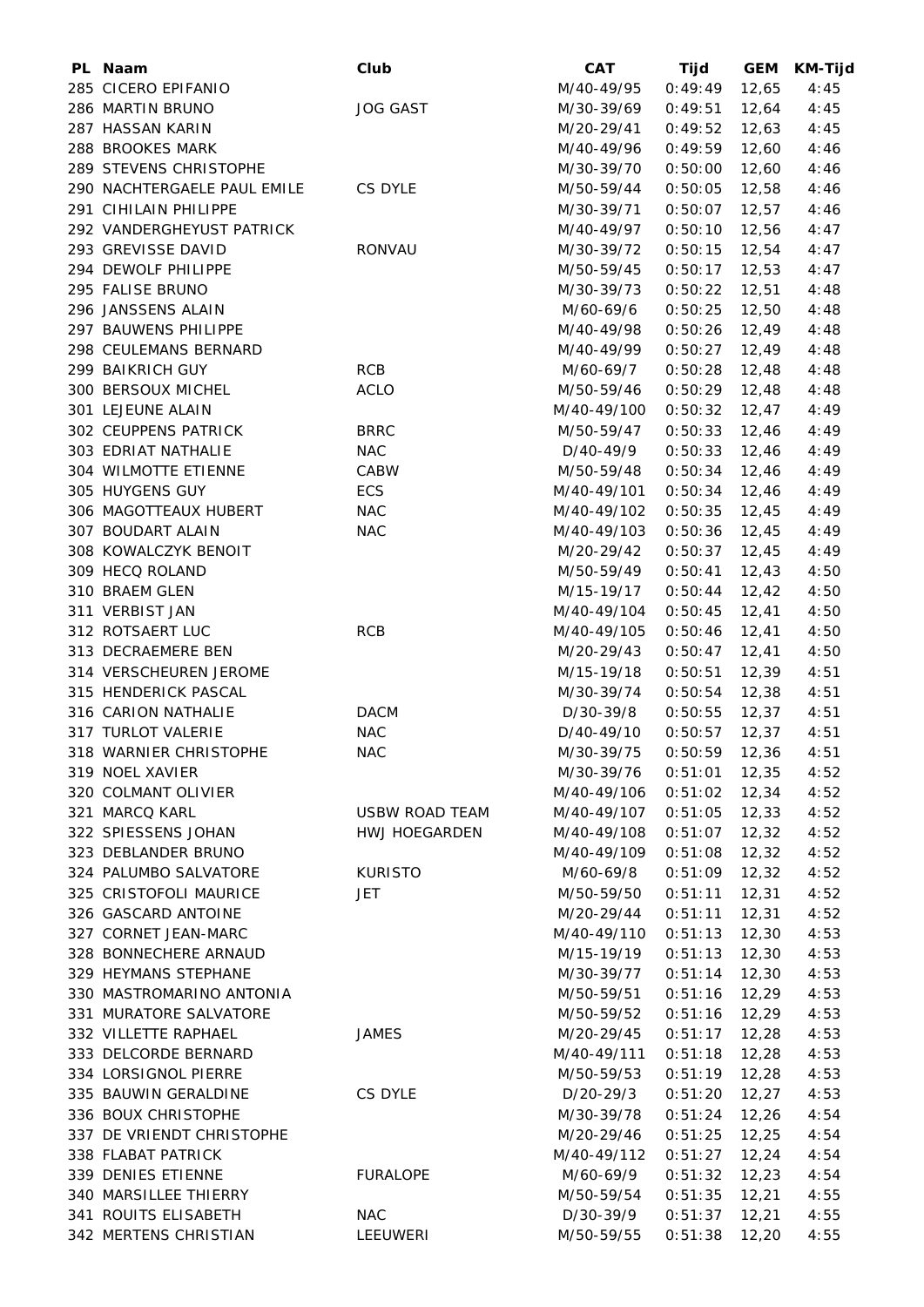| PL Naam                   | Club                  | <b>CAT</b>  | Tijd            | <b>GEM</b> | <b>KM-Tijd</b> |
|---------------------------|-----------------------|-------------|-----------------|------------|----------------|
| 343 SCHELKENS PATRICK     |                       | M/40-49/113 | 0:51:39         | 12,20      | 4:55           |
| 344 NOEL SERGE            |                       | M/60-69/10  | 0:51:41         | 12,19      | 4:55           |
| 345 BERTRAND PHILIPPE     | CS DYLE               | M/40-49/114 | 0:51:46         | 12,17      | 4:56           |
| 346 HINNEKENS JEAN-PASCAL | <b>USBW ROAD TEAM</b> | M/40-49/115 | 0:51:46         | 12,17      | 4:56           |
| 347 GODART BENOIT         |                       | M/30-39/79  | 0:51:47         | 12,17      | 4:56           |
| 348 DE CLIPPELE CELINE    |                       | D/15-19/1   | 0:51:47         | 12,17      | 4:56           |
| 349 THIRD IAN             |                       | M/50-59/56  | 0:51:48         | 12,16      | 4:56           |
| 350 VAN HEES ROB          | <b>FURALOPE</b>       | M/50-59/57  | 0:51:50         | 12, 15     | 4:56           |
| 351 GILLES ALAIN          | <b>JODOIGNE</b>       | M/50-59/58  | 0:51:52         | 12,15      | 4:56           |
| 352 FEYS JEAN-LOUIS       | <b>FURALOPE</b>       | M/40-49/116 | 0:51:53         | 12,14      | 4:56           |
| 353 DEKEYSER ALAIN        | <b>SWIFT</b>          | M/40-49/117 | 0:51:55         | 12, 13     | 4:57           |
| 354 BARBE HERVE           |                       | M/50-59/59  | 0:51:57         | 12, 13     | 4:57           |
| 355 VYVEY GUY             |                       | M/50-59/60  | 0:52:05         | 12,10      | 4:58           |
| 356 VAN DYCK INGE         | <b>NAC</b>            | D/40-49/11  | 0:52:06         | 12,09      | 4:58           |
| 357 SMAKS ALEXANDRE       |                       | M/40-49/118 | 0:52:07         | 12,09      | 4:58           |
| 358 MONTARIOL ERIC        |                       | M/30-39/80  | 0:52:08         | 12,08      | 4:58           |
| 359 PIERARD CHRISTIAN     |                       | M/60-69/11  | 0:52:09         | 12,08      | 4:58           |
| 360 M ZOUDI HAKIM         |                       | M/40-49/119 | 0:52:10         | 12,08      | 4:58           |
| 361 GARITTE FABIENNE      | <b>JAMES</b>          | D/40-49/12  | 0:52:12         | 12,07      | 4:58           |
| 362 PESTIAUX YVES         | LA THURE              | M/50-59/61  | 0:52:15         | 12,06      | 4:59           |
| 363 MERCENIER BENOIT      |                       | M/30-39/81  | 0:52:16         | 12,05      | 4:59           |
| 364 GOWIE CHRISTIAN       |                       | M/40-49/120 | 0:52:18         | 12,05      | 4:59           |
| 365 PEETERS R AYMOND      | RONVAU                | M/50-59/62  | 0:52:19         | 12,04      | 4:59           |
| 366 PEIGNOIS PIERRE       | <b>JAMES</b>          | M/40-49/121 | 0:52:20         | 12,04      | 4:59           |
| 367 CHARLIER BAUDOUIN     | JET.                  | M/50-59/63  | 0:52:21         | 12,03      | 4:59           |
| 368 COEL CHRISTIAN        | RONVAU                | M/40-49/122 | 0:52:22         | 12,03      | 4:59           |
| 369 STERPIN BENOIT        | <b>POSTE</b>          | M/30-39/82  | 0:52:23         | 12,03      | 4:59           |
| 370 CROSS ALAN            |                       | M/40-49/123 | 0:52:23         | 12,03      | 4:59           |
| 371 HENIN MARC            | ASBTD                 | M/50-59/64  | 0:52:24         | 12,02      | 4:59           |
| 372 RENGLE HANNES         | <b>JOG CLUBJE</b>     | M/20-29/47  | 0:52:25         | 12,02      | 5:00           |
| 373 RIGOT SERGE           | <b>RCB</b>            | M/50-59/65  | 0:52:28         | 12,01      | 5:00           |
| 374 FRANKIE ANN           | <b>ACHILLE</b>        | D/30-39/10  | 0:52:28         | 12,01      | 5:00           |
| 375 VANHOUTTE JOHN        | <b>RIWA</b>           | M/40-49/124 | 0:52:30         | 12,00      | 5:00           |
| 376 TURNEER ROGER         | <b>USBW ROAD TEAM</b> | M/60-69/12  | $0:52:31$ 12,00 |            | 5:00           |
| 377 SONCK ANDRE           |                       | M/40-49/125 | $0:52:34$ 11,98 |            | 5:00           |
| 378 JANSSENS ALAIN        | <b>WINTERTH</b>       | M/40-49/126 | 0:52:35         | 11,98      | 5:00           |
| 379 BAUTHIER CHRISTIAN    |                       | M/50-59/66  | 0:52:38         | 11,97      | 5:01           |
| 380 DUREZ PATRICK         |                       | M/40-49/127 | 0:52:41         | 11,96      | 5:01           |
| 381 DE MAN ALAIN          | <b>ANPCV</b>          | M/40-49/128 | 0:52:43         | 11,95      | 5:01           |
| 382 STEENHAUT BERTRAND    |                       | M/20-29/48  | 0:52:44         | 11,95      | 5:01           |
| 383 DELFORGE OLIVIER      |                       | M/30-39/83  | 0:52:45         | 11,94      | 5:01           |
| 384 GLOIRE MICHEL         | <b>NAC</b>            | M/40-49/129 | 0:52:45         | 11,94      | 5:01           |
| 385 VALCKE ALAIN          |                       | M/40-49/130 | 0:52:48         | 11,93      | 5:02           |
| 386 BISSOT MARC           |                       | M/50-59/67  | 0:52:49         | 11,93      | 5:02           |
| 387 FONTESSE MICHAEL      | <b>HAC</b>            | M/40-49/131 | 0:52:49         | 11,93      | 5:02           |
| 388 GUILMAIN JEAN         | LDLV                  | M/50-59/68  | 0:52:50         | 11,92      | 5:02           |
| 389 RENGLE KOEN           | <b>JOG CLUBJE</b>     | M/50-59/69  | 0:52:51         | 11,92      | 5:02           |
| 390 DEFEIJT DANIEL        |                       | M/40-49/132 | 0:52:51         | 11,92      | 5:02           |
| 391 DENAUW FREDERIC       |                       | M/40-49/133 | 0:52:53         | 11,91      | 5:02           |
| 392 VAN GANSBERGHE ERIC   |                       | M/40-49/134 | 0:52:54         | 11,91      | 5:02           |
| 393 VANDAMME NICO         |                       | M/20-29/49  | 0:52:58         | 11,89      | 5:03           |
| 394 HAESEBROEK HUGUES     |                       | M/20-29/50  | 0:53:00         | 11,89      | 5:03           |
| 395 SNAPPE PIERRE         |                       | M/20-29/51  | 0:53:01         | 11,88      | 5:03           |
| 396 VANDEVENNE PATRICK    |                       | M/40-49/135 | 0:53:02         | 11,88      | 5:03           |
| 397 CLAEYS HARALD         |                       | M/20-29/52  | 0:53:03         | 11,88      | 5:03           |
| 398 SAUERTEIG KARIN       | CEPAL                 | D/30-39/11  | 0:53:04         | 11,87      | 5:03           |
| 399 BOVY DANIEL           | <b>NAC</b>            | M/60-69/13  | 0:53:06         | 11,86      | 5:03           |
| 400 SONET RENAUD          | <b>NAC</b>            | M/30-39/84  | 0:53:07         | 11,86      | 5:04           |
|                           |                       |             |                 |            |                |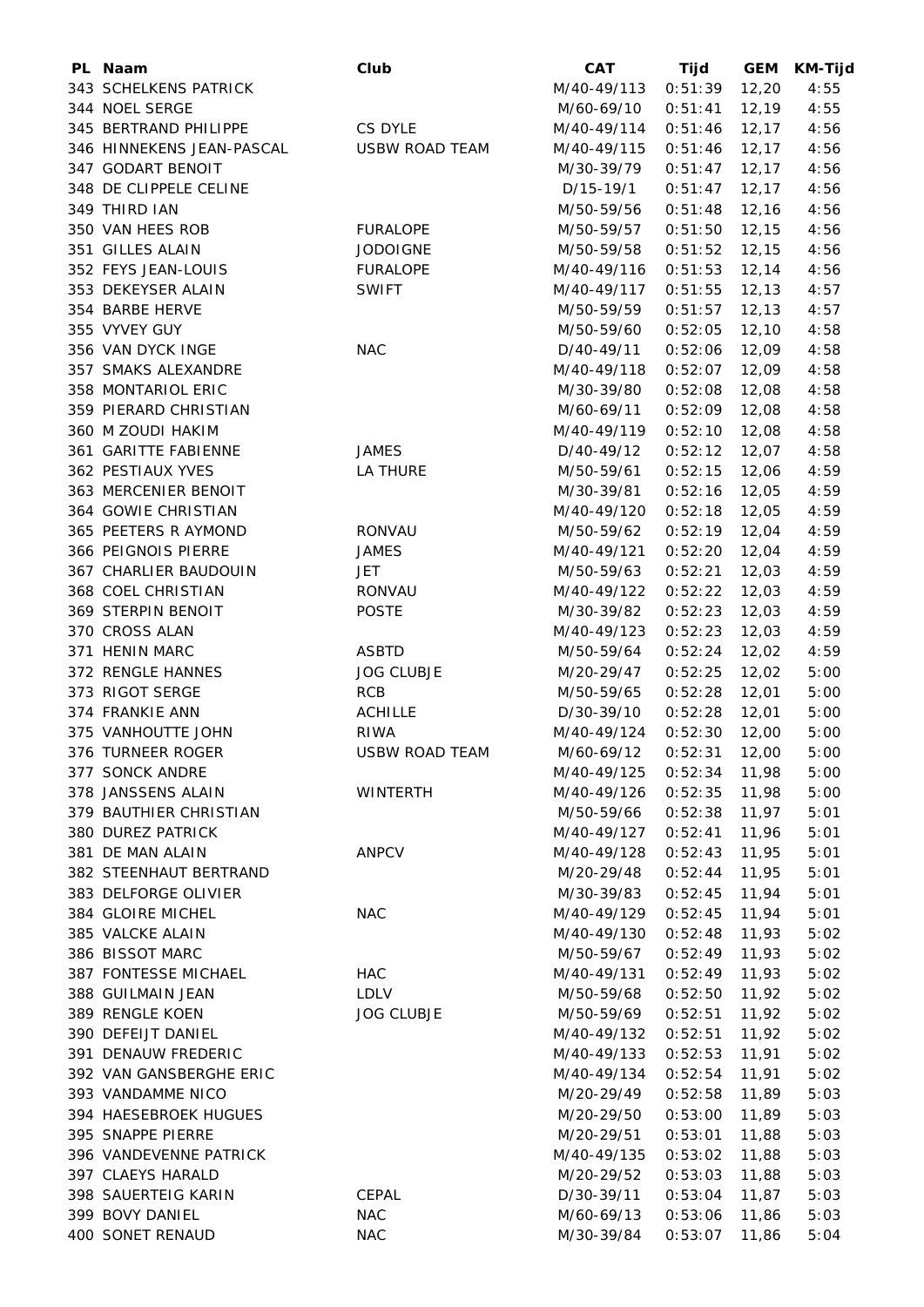| PL Naam                       | Club                  | <b>CAT</b>                  | Tijd            | <b>GEM</b> | KM-Tijd |
|-------------------------------|-----------------------|-----------------------------|-----------------|------------|---------|
| 401 REGENBERG VERLA           | <b>RCB</b>            | D/40-49/13                  | 0:53:07         | 11,86      | 5:04    |
| 402 VAN DYCK ALAIN            | <b>RCB</b>            | M/40-49/136                 | 0:53:07         | 11,86      | 5:04    |
| 403 TEGAS GIOVANNI            | <b>NAC</b>            | M/40-49/137                 | 0:53:08         | 11,86      | 5:04    |
| 404 JANSSEN JOHAN             | H.BERGLOPERS          | M/30-39/85                  | 0:53:10         | 11,85      | 5:04    |
| 405 LOONEN, WILLEM            | B.V.L                 | M/60-69/14                  | 0:53:14         | 11,83      | 5:04    |
| 406 BAUDELET MATHIEU          |                       | M/30-39/86                  | 0:53:17         | 11,82      | 5:04    |
| 407 DELFOSSE BERNARD          | <b>RCB</b>            | M/50-59/70                  | 0:53:18         | 11,82      | 5:05    |
| 408 HELLINCKX SANDRINE        | <b>RCB</b>            | D/30-39/12                  | 0:53:29         | 11,78      | 5:06    |
| 409 BOUTAY SEBASTIEN          |                       |                             | 0:53:30         | 11,78      | 5:06    |
|                               |                       | M/30-39/87                  |                 |            |         |
| 410 LEBRUN GUY                |                       | M/50-59/71                  | 0:53:32         | 11,77      | 5:06    |
| 411 TITART PAUL               | <b>RCB</b>            | M/40-49/138                 | 0:53:35         | 11,76      | 5:06    |
| 412 ROMAIN ALFONSO            |                       | M/40-49/139                 | 0:53:35         | 11,76      | 5:06    |
| 413 OORLYNCK OLIVIER          |                       | M/30-39/88                  | 0:53:36         | 11,75      | 5:06    |
| 414 HOUA MYRIAM               | <b>NAC</b>            | D/40-49/14                  | 0:53:40         | 11,74      | 5:07    |
| 415 VERDONCKT JEAN CHRISTOPHE |                       | M/40-49/140                 | 0:53:40         | 11,74      | 5:07    |
| 416 DUBOIS MARC               |                       | M/40-49/141                 | 0:53:46         | 11,72      | 5:07    |
| 417 LAMBERT MICHEL            |                       | M/40-49/142                 | 0:53:49         | 11,71      | 5:08    |
| 418 BOUDART JEAN PAUL         | <b>KURISTO</b>        | M/50-59/72                  | 0:53:51         | 11,70      | 5:08    |
| 419 HENDRICKX HERMAN          | <b>BETA</b>           | M/40-49/143                 | 0:53:52         | 11,70      | 5:08    |
| 420 LEROY MARC                | <b>USBW ROAD TEAM</b> | M/40-49/144                 | 0:53:53         | 11,69      | 5:08    |
| 421 BORGWALD LUDWIG           | <b>LOOISE</b>         | M/50-59/73                  | 0:53:55         | 11,68      | 5:08    |
| 422 WALSCHAERTS FRANCOIS      |                       | M/40-49/145                 | 0:53:56         | 11,68      | 5:08    |
| 423 CHRISTOPHE EMILIE         | <b>ASBTD</b>          | D/20-29/4                   | 0:53:58         | 11,67      | 5:08    |
| 424 URBAIN BAUDOUIN           |                       | M/30-39/89                  | 0:54:00         | 11,67      | 5:09    |
| 425 MARCHAL FREDERIC          | <b>SPT WAVRE</b>      | M/20-29/53                  | 0:54:02         | 11,66      | 5:09    |
| 426 DURIEUX ALAIN             |                       | M/40-49/146                 | 0:54:03         | 11,66      | 5:09    |
| 427 LACAILLE GUY              | <b>NAC</b>            | M/50-59/74                  | 0:54:04         | 11,65      | 5:09    |
| 428 URBAIN PIERRE             |                       | M/50-59/75                  | 0:54:05         | 11,65      | 5:09    |
| 429 DE WINTER HILDE           |                       | D/40-49/15                  | 0:54:09         | 11,63      | 5:09    |
|                               |                       | M/40-49/147                 |                 |            |         |
| 430 PUYLAERT LUC              |                       |                             | 0:54:09         | 11,63      | 5:09    |
| 431 JOSSAER FRANKY            |                       | M/40-49/148                 | 0:54:15         | 11,61      | 5:10    |
| 432 GOOR PHILIPPE             |                       | M/30-39/90                  | 0:54:16         | 11,61      | 5:10    |
| 433 JORIS FREDERIC            |                       | M/20-29/54                  | 0:54:16         | 11,61      | 5:10    |
| 434 VANHAMMEE GREGORY         | <b>SWIFT</b>          | M/30-39/91  0:54:18  11,60  |                 |            | 5:10    |
| 435 VERMEULEN FREDDY          | <b>NAC</b>            | M/60-69/15                  | $0:54:20$ 11,60 |            | 5:10    |
| 436 ENGELER WILLIAM           | <b>RCB</b>            | M/40-49/149  0:54:22  11,59 |                 |            | 5:11    |
| 437 SIDLER SOPHIE             |                       | D/40-49/16                  | 0:54:24         | 11,58      | 5:11    |
| 438 DE SMET ANDY              |                       | M/30-39/92                  | 0:54:27         | 11,57      | 5:11    |
| 439 STILMANT DENIS            | <b>NAC</b>            | M/40-49/150                 | 0:54:29         | 11,56      | 5:11    |
| 440 VAMKRUNCKELSVEM LUDO      |                       | M/50-59/76                  | 0:54:32         | 11,55      | 5:12    |
| 441 ACKERMANS EVELYNE         | <b>RCB</b>            | D/40-49/17                  | 0:54:33         | 11,55      | 5:12    |
| 442 MONFORT ANDRE             |                       | $M/70$ & + $/1$             | 0:54:38         | 11,53      | 5:12    |
| 443 PENING CHRISTIAN          | VALLEE H              | M/60-69/16                  | 0:54:40         | 11,52      | 5:12    |
| 444 DESCAMPS PIERRE           |                       | M/40-49/151                 | 0:54:44         | 11,51      | 5:13    |
| 445 RUGONI GINO               | <b>NAC</b>            | M/40-49/152                 | 0:54:46         | 11,50      | 5:13    |
| 446 RAMAECKERS ROBERT         |                       | M/40-49/153                 | 0:54:55         | 11,47      | 5:14    |
| 447 LECLERCQ DANIEL           | PARA CL               | M/50-59/77                  | 0:54:57         | 11,46      | 5:14    |
| 448 DELATTE DAMIEN            |                       | M/30-39/93                  | 0:54:59         | 11,46      | 5:14    |
| 449 LACROIX PATRICK           | USBW ROAD TEAM        | M/40-49/154                 | 0:55:01         | 11,45      | 5:14    |
| 450 LEPLAT ANABELLE           | LDLV                  | D/20-29/5                   | 0:55:02         | 11,45      | 5:14    |
| 451 DUPUIS BENOIT             | <b>JAMES</b>          | M/50-59/78                  | 0:55:06         | 11,43      | 5:15    |
|                               |                       |                             |                 |            |         |
| 452 BOELENS LAURENT           |                       | M/20-29/55                  | 0:55:13         | 11,41      | 5:16    |
| 453 CHRISTOPHE CELINE         | <b>ASBTD</b>          | D/20-29/6                   | 0:55:15         | 11,40      | 5:16    |
| 454 ROSENBAUM IVAN            |                       | M/50-59/79                  | 0:55:16         | 11,40      | 5:16    |
| 455 DEREHE THIERRY            |                       | M/40-49/155                 | 0:55:17         | 11,40      | 5:16    |
| 456 FABRIQUE ROBERT           |                       | M/60-69/17                  | 0:55:17         | 11,40      | 5:16    |
| 457 ROLAND HUBERT             |                       | M/40-49/156                 | 0:55:25         | 11,37      | 5:17    |
| 458 STROOBANTS HERMAN         | <b>DEMARSIN</b>       | M/40-49/157                 | 0:55:26         | 11,37      | 5:17    |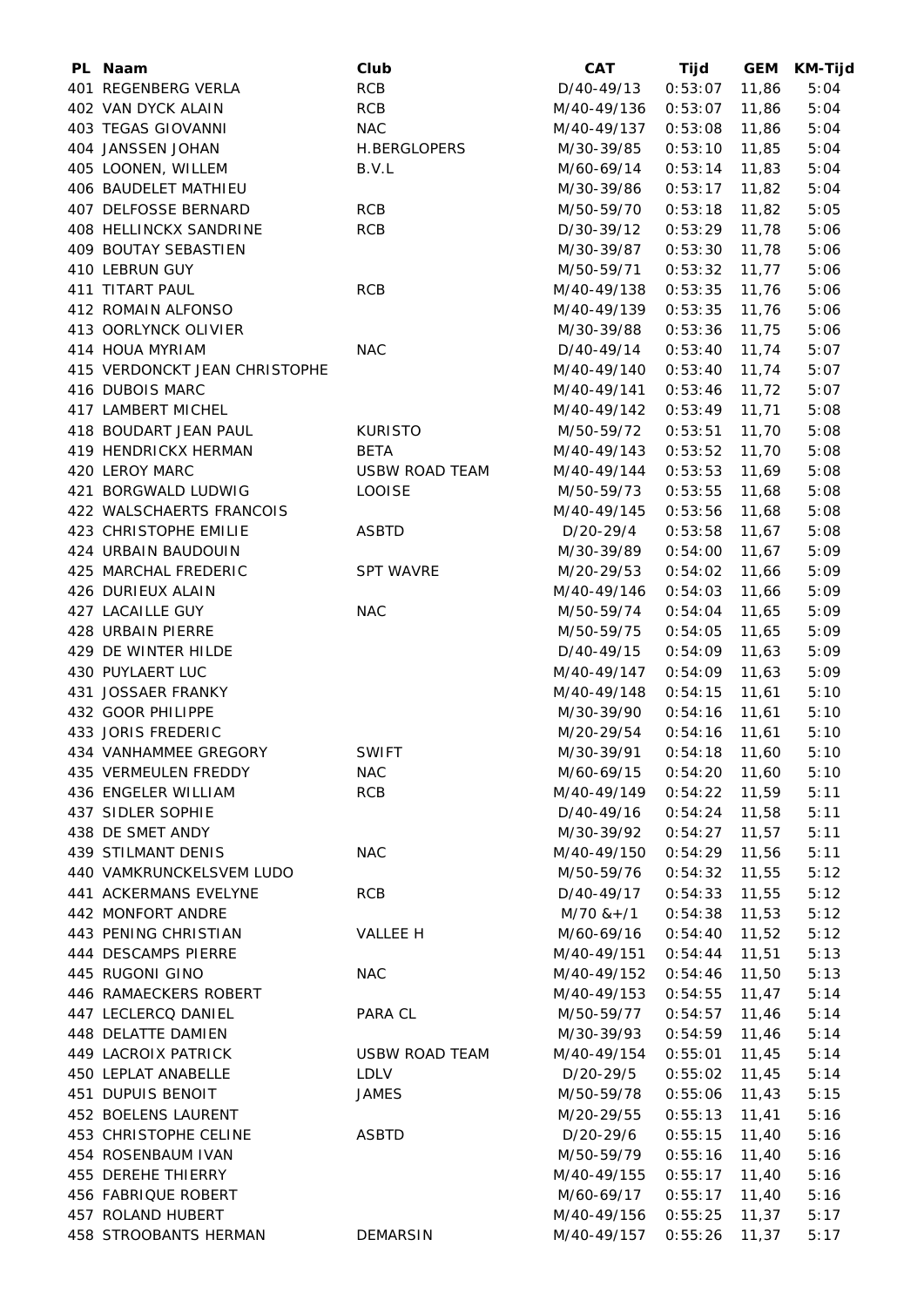| PL Naam                     | Club                  | <b>CAT</b>                  | Tijd            | <b>GEM</b> | <b>KM-Tijd</b> |
|-----------------------------|-----------------------|-----------------------------|-----------------|------------|----------------|
| 459 PEETERS JEAN            |                       | M/50-59/80                  | 0:55:28         | 11,36      | 5:17           |
| 460 MUYLLE GEERT            |                       | M/40-49/158                 | 0:55:29         | 11,35      | 5:17           |
| 461 MARIEN JEAN-LUC         | <b>JOG GANS</b>       | M/40-49/159                 | 0:55:29         | 11,35      | 5:17           |
| 462 MALVOZ JEAN-REMY        | <b>ESM</b>            | M/60-69/18                  | 0:55:31         | 11,35      | 5:17           |
| 463 BAERT THIERRY           | <b>RCB</b>            | M/40-49/160                 | 0:55:32         | 11,34      | 5:17           |
| 464 BRABANT ROBERT          | <b>HAC</b>            | M/60-69/19                  | 0:55:41         | 11,31      | 5:18           |
| 465 LICOPPE LUC             |                       | M/40-49/161                 | 0:55:42         | 11,31      | 5:18           |
| 466 BUCK JEAN-FRANCOIS      | <b>TITAN</b>          | M/40-49/162                 | 0:55:43         | 11,31      | 5:18           |
| 467 VAN CALCK MARC          |                       | M/40-49/163                 | 0:55:43         | 11,31      | 5:18           |
| <b>468 CAUBERGS GUY</b>     | <b>HWJ HOEGARDEN</b>  | M/50-59/81                  | 0:55:44         | 11,30      | 5:18           |
| 469 NULENS AN               | <b>STT</b>            | M/30-39/94                  | 0:55:46         | 11,30      | 5:19           |
| 470 CLAVELLE CHRISTOPHE     | STT                   | M/30-39/95                  | 0:55:49         | 11,29      | 5:19           |
| 471 GOOSSENS RENE           | <b>RCB</b>            | M/60-69/20                  | 0:55:50         | 11,28      | 5:19           |
| 472 NAVALIX PIERRE          |                       | M/40-49/164                 | 0:55:51         | 11,28      | 5:19           |
| 473 OLIVIER CLAUDE          |                       | M/40-49/165                 | 0:55:54         | 11,27      | 5:19           |
| 474 DEBAY PIERRE            |                       | M/40-49/166                 | 0:55:56         | 11,26      | 5:20           |
| 475 DOUTRELIGNE HERVE       |                       | M/40-49/167                 | 0:55:58         | 11,26      | 5:20           |
| 476 VLAMINCK ANDRE          |                       | M/50-59/82                  | 0:56:00         | 11,25      | 5:20           |
| 477 SMEKENS LUC             | <b>DCLA</b>           | M/40-49/168                 | 0:56:01         | 11,25      | 5:20           |
| 478 GHERAILLE JEAN-MARC     |                       | M/40-49/169                 | 0:56:02         | 11,24      | 5:20           |
| 479 ILIC ANDRE              |                       | M/40-49/170                 | 0:56:03         | 11,24      | 5:20           |
| 480 BLANQUET DANIEL         |                       | M/40-49/171                 | 0:56:04         | 11,24      | 5:20           |
| 481 DELANOTE DIRK           |                       | M/40-49/172                 | 0:56:08         | 11,22      | 5:21           |
| 482 VOKAER ETIENNE          | <b>USBW ROAD TEAM</b> | M/60-69/21                  | 0:56:11         | 11,21      | 5:21           |
| 483 OPDEBEECK WILLY         | <b>RCB</b>            | $M/70$ & + $/2$             | 0:56:13         | 11,21      | 5:21           |
| 484 THEOCLIS ALEXANDRE      |                       | M/40-49/173                 | 0:56:18         | 11,19      | 5:22           |
| 485 ABRAHAM LUC             | <b>USBW ROAD TEAM</b> | M/50-59/83                  | 0:56:20         | 11,18      | 5:22           |
| 486 METILLON HENRI          | <b>USBW ROAD TEAM</b> | M/50-59/84                  | 0:56:21         | 11,18      | 5:22           |
| 487 PALERI LAURENT          |                       | M/20-29/56                  | 0:56:25         | 11, 17     | 5:22           |
| 488 ALAIME AURELIE          |                       | D/20-29/7                   | 0:56:27         | 11,16      | 5:23           |
| 489 DUYCK NADINE            | <b>USBW ROAD TEAM</b> | D/50-59/2                   | 0:56:28         | 11,16      | 5:23           |
| 490 COOLS PHILIPPE          | <b>LDLV</b>           | M/40-49/174                 | 0:56:31         | 11,15      | 5:23           |
| 491 SOMOIS CARINE           | <b>LDLV</b>           | D/40-49/18                  | 0:56:35         | 11,13      | 5:23           |
| 492 DEFOSSEZ JEAN MARC      | <b>KURISTO</b>        | M/40-49/175  0:56:37  11,13 |                 |            | 5:24           |
| 493 BONFITTO PASQUALINO     | <b>KURISTO</b>        | M/60-69/22                  | $0:56:38$ 11,12 |            | 5:24           |
| 494 REMY MICHEL             |                       | M/40-49/176                 | $0:56:39$ 11,12 |            | 5:24           |
| 495 GILLOT GAELLE           |                       | D/15-19/2                   | 0:56:41         | 11,11      | 5:24           |
| 496 VANDENHEEDE CHANTAL     | <b>MARIEMON</b>       | D/50-59/3                   | 0:56:42         | 11, 11     | 5:24           |
| 497 BOUGARD BERNARB         | <b>MARIEMON</b>       | M/60-69/23                  | 0:56:42         | 11, 11     | 5:24           |
| 498 KAUFMANN ALAIN          | <b>JOG GANS</b>       | M/50-59/85                  | 0:56:43         | 11,11      | 5:24           |
| 499 SPLINGARD FRANCOIS      |                       | M/30-39/96                  | 0:56:45         | 11,10      | 5:24           |
| 500 WOUTERS LOUIS           |                       | $M/70$ & + /3               | 0:56:51         | 11,08      | 5:25           |
| 501 DELIEGE HELENE          |                       | D/30-39/13                  | 0:56:58         | 11,06      | 5:26           |
| 502 DERCQ REMI              |                       | M/40-49/177                 | 0:56:58         | 11,06      | 5:26           |
| 503 TERMOLLE EMILIE         | ETE.                  | D/15-19/3                   | 0:57:00         | 11,05      | 5:26           |
| 504 KERGER MAXIME           |                       | M/15-19/20                  | 0:57:01         | 11,05      | 5:26           |
| 505 TERMOLLE LOUIS          | <b>JOG GANS</b>       | M/50-59/86                  | 0:57:01         | 11,05      | 5:26           |
| 506 ALVAREZ MANUEL          | <b>FANAJOG</b>        | M/60-69/24                  | 0:57:02         | 11,05      | 5:26           |
| 507 ARON SABINE             | <b>RESC</b>           | D/30-39/14                  | 0:57:04         | 11,04      | 5:26           |
| 508 MEGANCK RICHARD         | <b>RESC</b>           | M/40-49/178                 | 0:57:05         | 11,04      | 5:26           |
| 509 PARLIER SERGE           | VALLEE H              | M/40-49/179                 | 0:57:08         | 11,03      | 5:26           |
| 510 DEKEYSER CARINE         | NAC                   | D/40-49/19                  | 0:57:11         | 11,02      | 5:27           |
| 511 MACHADO ANTONIO         | RONVAU                | M/50-59/87                  | 0:57:12         | 11,01      | 5:27           |
| 512 BODART CLAUDE           |                       | M/50-59/88                  | 0:57:13         | 11,01      | 5:27           |
| 513 RINGOET BART            |                       | M/20-29/57                  | 0:57:21         | 10,99      | 5:28           |
| 514 GOBEAU NATHALIE         | <b>TITAN</b>          | D/30-39/15                  | 0:57:24         | 10,98      | 5:28           |
| 515 DEN HOUDIJKER WILLEM    | <b>JOG BEER</b>       | M/50-59/89                  | 0:57:28         | 10,96      | 5:28           |
| 516 MATERE MALLARINO ADRIAN |                       | M/30-39/97                  | 0:57:31         | 10,95      | 5:29           |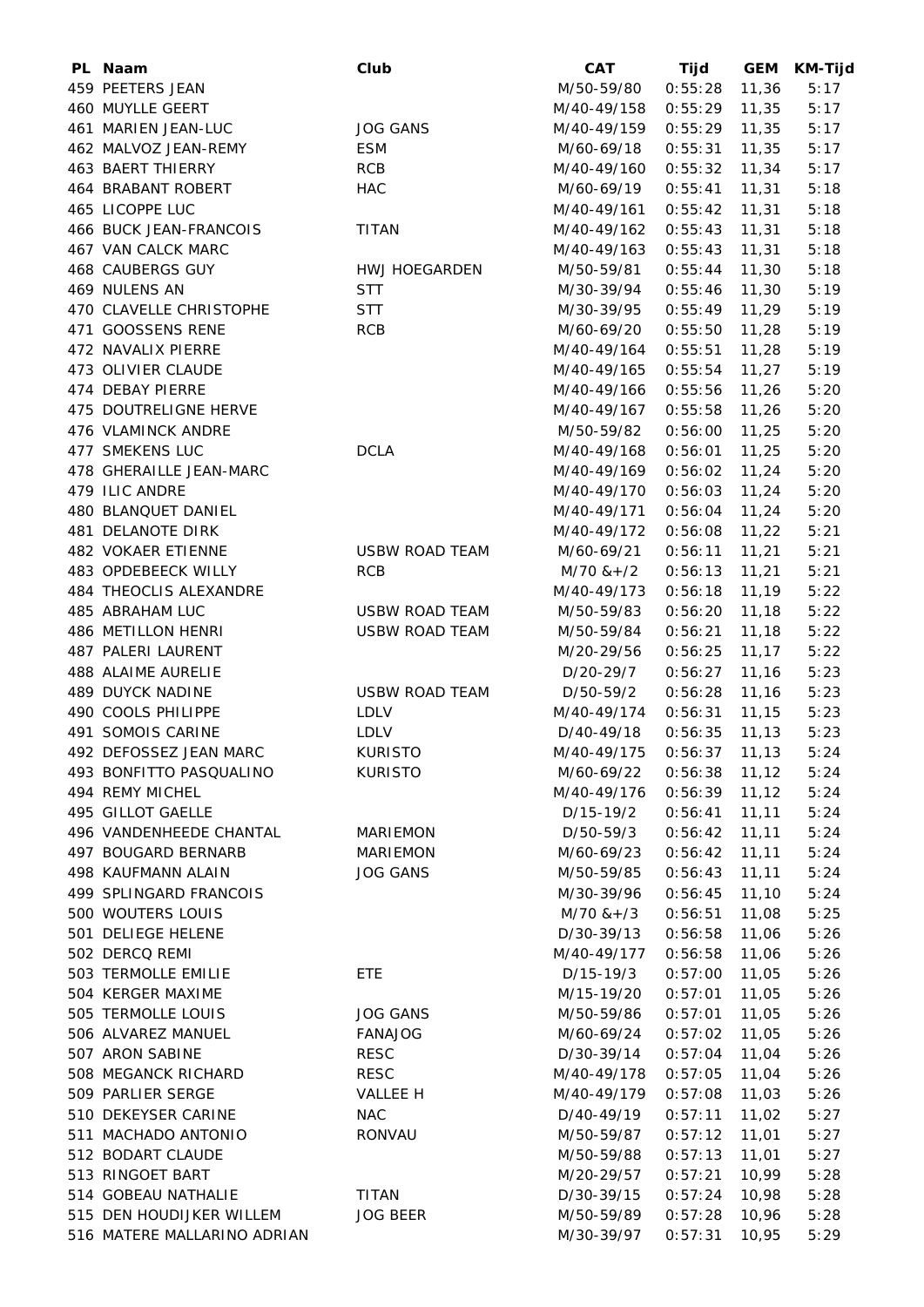| PL Naam                    | Club                  | <b>CAT</b>                  | Tijd           | <b>GEM</b> | <b>KM-Tijd</b> |
|----------------------------|-----------------------|-----------------------------|----------------|------------|----------------|
| 517 GEERAERTS JOS          | <b>CSF</b>            | M/40-49/180                 | 0:57:35        | 10,94      | 5:29           |
| 518 LHEUREUX BENOT         |                       | M/40-49/181                 | 0:57:37        | 10,93      | 5:29           |
| 519 BEERENS JAN            | AC E AAL              | M/40-49/182                 | 0:57:39        | 10,93      | 5:29           |
| 520 LAMBOTTE BEATRICE      | <b>KURISTO</b>        | D/50-59/4                   | 0:57:48        | 10,90      | 5:30           |
| 521 MAROT ANNE             | <b>USBW ROAD TEAM</b> | D/40-49/20                  | 0:57:50        | 10,89      | 5:30           |
| 522 DACY BRUNO             | <b>JOG GAST</b>       | M/30-39/98                  | 0:57:51        | 10,89      | 5:31           |
| 523 BLOCKMANS MARCEL       | <b>ROBA</b>           | $M/70$ & + /4               | 0:57:55        | 10,88      | 5:31           |
| 524 IAROCHEVITCH BORIS     |                       | M/40-49/183                 | 0:57:58        | 10,87      | 5:31           |
| 525 LOUN JEAN-PIERRE       |                       | M/40-49/184                 | 0:58:03        | 10,85      | 5:32           |
| 526 ANDRINA BEATRICE       | JC MARIEMONT          | D/40-49/21                  | 0:58:11        | 10,83      | 5:32           |
| 527 MIESSE DANY            | <b>NAC</b>            | M/50-59/90                  | 0:58:13        | 10,82      | 5:33           |
| 528 DAMANET PHILIPPE       | <b>RCB</b>            | M/40-49/185                 | 0:58:14        | 10,82      | 5:33           |
| 529 HOUSSA JEAN MARC       | <b>NAC</b>            | M/40-49/186                 | 0:58:15        | 10,82      | 5:33           |
| 530 ENGLEBERT DANIEL       | $JOG +$               | M/40-49/187                 | 0:58:16        | 10,81      | 5:33           |
| 531 LEBAU MARIANNE         | <b>USBW ROAD TEAM</b> | D/40-49/22                  | 0:58:16        | 10,81      | 5:33           |
| 532 DE LOBEL NIK           |                       | M/20-29/58                  | 0:58:19        | 10,80      | 5:33           |
| 533 BURHIN JEAN-FRANCOIS   |                       | M/40-49/188                 | 0:58:21        | 10,80      | 5:33           |
| 534 MATTON PIERRE-ALEXIS   |                       | M/20-29/59                  | 0:58:22        | 10,79      | 5:34           |
| 535 HAMAIDE ISABELLE       |                       | $D/40 - 49/23$              | 0:58:25        | 10,78      | 5:34           |
| 536 BRIES JOSEPH           | <b>SPT WAVRE</b>      |                             | 0:58:27        | 10,78      | 5:34           |
| 537 VANSTRAELEN LAETITIA   | JET                   | M/60-69/25                  |                | 10,78      | 5:34           |
|                            |                       | D/15-19/4                   | 0:58:27        |            |                |
| 538 VANKERCKHOVEN FRANCIS  |                       | M/60-69/26                  | 0:58:27        | 10,78      | 5:34           |
| 539 BAREEL JEAN            |                       | M/50-59/91                  | 0:58:28        | 10,78      | 5:34           |
| 540 SIMON ALAIN            |                       | M/50-59/92                  | 0:58:29        | 10,77      | 5:34           |
| 541 POLAIN JEAN CLAUDE     |                       | M/60-69/27                  | 0:58:33        | 10,76      | 5:35           |
| 542 DIEMST ERIC            |                       | M/40-49/189                 | 0:58:35        | 10,75      | 5:35           |
| 543 VERDECCIA BRUNO        | <b>SPT WAVRE</b>      | M/50-59/93                  | 0:58:38        | 10,74      | 5:35           |
| 544 VANDENBROECKE MARC     | <b>GLOBE TR</b>       | M/30-39/99                  | 0:58:43        | 10,73      | 5:36           |
| 545 SURQUIN JEAN-LUC       | <b>LWH</b>            | M/30-39/100                 | 0:58:48        | 10,71      | 5:36           |
| 546 DOSIMONT THIERRY       | <b>RONVAU</b>         | M/50-59/94                  | 0:58:51        | 10,71      | 5:36           |
| 547 DEGRAEVE HILDE         | <b>NAC</b>            | D/40-49/24                  | 0:58:52        | 10,70      | 5:36           |
| 548 VILAIN ROBERT          |                       | M/40-49/190                 | 0:58:55        | 10,69      | 5:37           |
| 549 HENDRICKX ROMAIN       |                       | M/50-59/95                  | 0:58:57        | 10,69      | 5:37           |
| 550 SYMONS PETRO           | <b>NAC</b>            | M/50-59/96  0:58:58  10,68  |                |            | 5:37           |
| 551 VAN KIERCKHOVEN PASCAL | <b>NAC</b>            | M/40-49/191  0:58:58  10,68 |                |            | 5:37           |
| 552 DENEFFE GUY            |                       | M/50-59/97                  | 0:58:59        | 10,68      | 5:37           |
| 553 COPPENS PHILIPPE       | <b>NAC</b>            | M/40-49/192                 | 0:59:00        | 10,68      | 5:37           |
| 554 NICOLAY DENISE         | <b>KURISTO</b>        | $D/60$ & + $/1$             | 0:59:02        | 10,67      | 5:37           |
| 555 VANDERAST CAROLINE     | <b>USBW ROAD TEAM</b> | D/30-39/16                  | 0:59:07        | 10,66      | 5:38           |
| 556 HAINE MARIE JOSE       | <b>LOOISE</b>         | D/30-39/17                  | 0:59:12        | 10,64      | 5:38           |
| 557 ROMBAUT ALAIN          |                       | M/50-59/98                  | 0:59:12        | 10,64      | 5:38           |
| 558 DUPUIS JEAN MARIE      |                       | M/50-59/99                  | 0:59:13        | 10,64      | 5:38           |
| 559 SIMOM GILLES           |                       | M/15-19/21                  | 0:59:13        | 10,64      | 5:38           |
| 560 SAUSSEZ JEAN MARIE     |                       | M/30-39/101                 | 0:59:15        | 10,63      | 5:39           |
| 561 BOURLEAU CHRISTIAN     |                       | M/40-49/193                 | 0:59:22        | 10,61      | 5:39           |
| 562 LUYTEN GEERT           | <b>KNOET</b>          | M/30-39/102                 | 0:59:23        | 10,61      | 5:39           |
| 563 DECOSTER MICHEL        |                       | M/50-59/100                 | 0:59:24        | 10,61      | 5:39           |
| 564 HUVELLE CLAIRE         |                       | D/20-29/8                   | 0:59:25        | 10,60      | 5:40           |
| 565 SCOUBEAU ANNE-MARIE    |                       | D/50-59/5                   | 0:59:29        | 10,59      | 5:40           |
| 566 VANDERAUWERA INGRID    | <b>SWIFT</b>          | D/40-49/25                  | 0:59:34        | 10,58      | 5:40           |
| 567 FRETIN SYLVIA          |                       | D/40-49/26                  | 0:59:35        | 10,57      | 5:40           |
|                            |                       |                             |                |            |                |
| 568 SEGGIO PINO            | <b>NAC</b>            | M/60-69/28                  | 0:59:47        | 10,54      | 5:42           |
| 569 DODE MARC              |                       | M/40-49/194                 | 0:59:48        | 10,54      | 5:42           |
| 570 LANOY REGINALD         |                       | M/30-39/103                 | 0:59:49        | 10,53      | 5:42           |
| 571 CORNELIS JEAN-FRANCOIS |                       | M/30-39/104                 | 0:59:51        | 10,53      | 5:42           |
| 572 BEAUDELOT MARIE CLAIRE | RCB                   | D/40-49/27                  | 0:59:52        | 10,52      | 5:42           |
| 573 PILATE GUY             | VALLEE H              | M/60-69/29                  | 01:00:00       | 10,50      | 5:43           |
| 574 STAPPERS FILIP         |                       | M/20-29/60                  | 01:00:10 10,47 |            | 5:44           |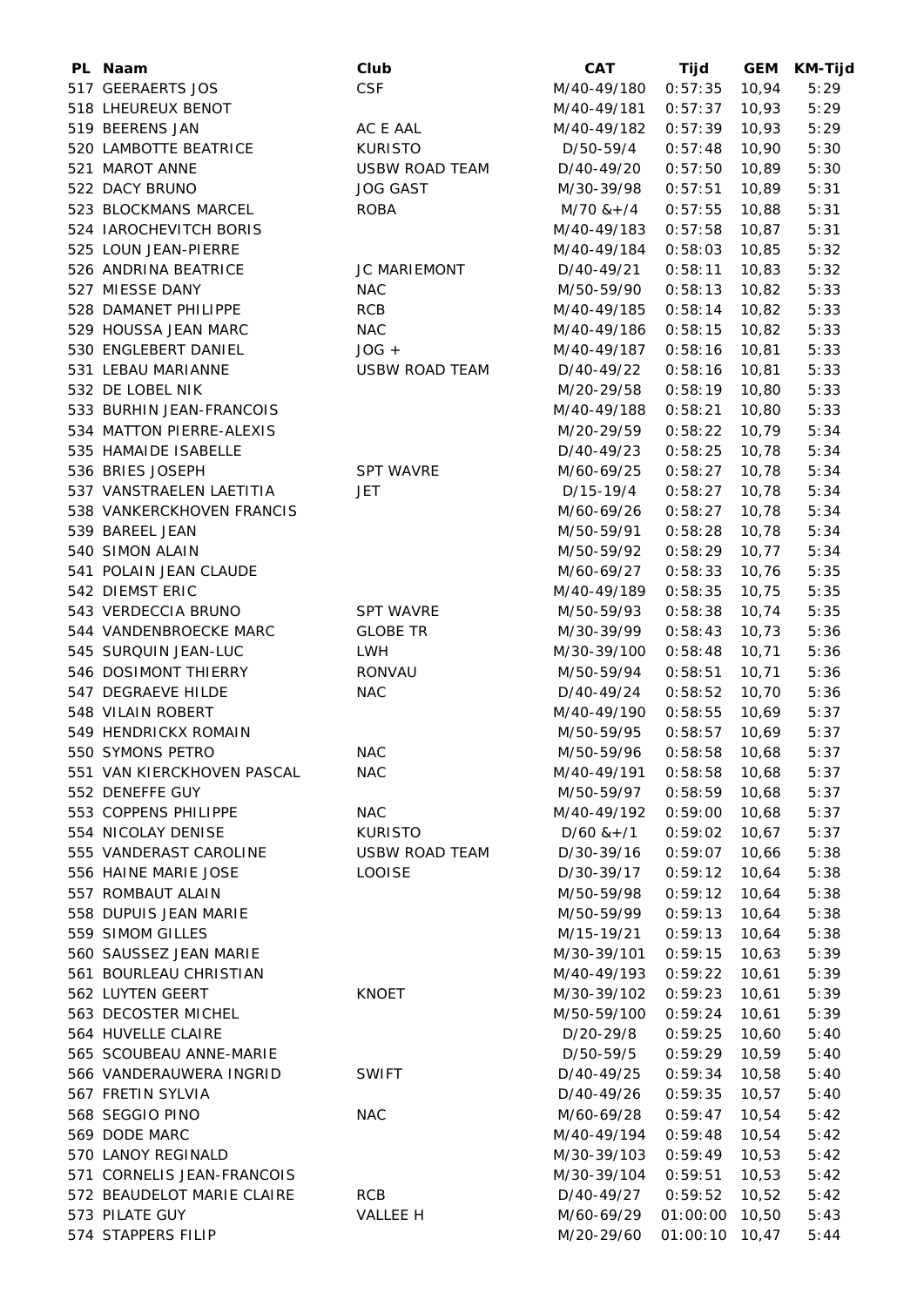| PL Naam                   | Club                  | <b>CAT</b>                 | Tijd             | <b>GEM</b> | <b>KM-Tijd</b> |
|---------------------------|-----------------------|----------------------------|------------------|------------|----------------|
| 575 URBANO JOSE           |                       | M/50-59/101                | 01:00:11         | 10,47      | 5:44           |
| 576 GEUNS LUDO            |                       | M/50-59/102 01:00:12       |                  | 10,47      | 5:44           |
| 577 GOURDIN MICHEL        |                       | M/50-59/103 01:00:14 10,46 |                  |            | 5:44           |
| 578 VAN DEN PUT SONIA     |                       | D/40-49/28                 | $01:00:25$ 10,43 |            | 5:45           |
| 579 BARBAT JEAN-CLAUDE    |                       | M/60-69/30                 | 01:00:26 10,42   |            | 5:45           |
| 580 VANHUFFELEN JOSSELINE | CS DYL.G              | D/50-59/6                  | 01:00:28         | 10,42      | 5:46           |
| 581 FANUEL ALAIN          | CATERPILLAR           | M/50-59/104                | 01:00:30         | 10,41      | 5:46           |
| 582 BUCHET FREDERIC       | <b>USBW ROAD TEAM</b> | M/30-39/105                | 01:00:31         | 10,41      | 5:46           |
| 583 BACHY VERONIQUE       |                       | D/30-39/18                 | 01:00:37         | 10,39      | 5:46           |
| 584 SAUVAGE ANDRE         | <b>KURISTO</b>        | M/60-69/31                 | 01:00:43         | 10,38      | 5:47           |
| 585 DEJEAN POL            | <b>MOHA</b>           | $M/70$ & +/5               | 01:00:50         | 10,36      | 5:48           |
| 586 GEULETTE NATHALIE     |                       | D/40-49/29                 | 01:00:53         | 10,35      | 5:48           |
| 587 RAVET ANDRE           | <b>LUCENT</b>         | M/60-69/32                 | 01:00:55         | 10,34      | 5:48           |
| 588 VANHOUCHE MICHEL      |                       | M/40-49/195                | 01:00:58         | 10,33      | 5:48           |
| 589 FLIES ARNAUD          |                       | M/20-29/61                 | 01:01:12 10,29   |            | 5:50           |
| 590 VAN AKKER ROGER       | <b>CSF</b>            | M/60-69/33                 | $01:01:19$ 10,27 |            | 5:50           |
| 591 JACQUES STEPHANE      |                       | M/20-29/62                 | 01:01:20 10,27   |            | 5:50           |
| 592 VETS AGNES            | CABW                  | D/50-59/7                  | 01:01:26         | 10,26      | 5:51           |
| 593 STAINIER VINCENT      | OMBRAGE               | M/40-49/196                | 01:01:29 10,25   |            | 5:51           |
| 594 JORDENS RENE          |                       | M/40-49/197                | 01:01:36         | 10,23      | 5:52           |
| 595 LEHAIRE IVAN          | JET                   | M/30-39/106                | 01:01:41         | 10,21      | 5:52           |
| 596 NICAISE PHILIPPE      | <b>USBW ROAD TEAM</b> | M/50-59/105                | $01:01:44$ 10,21 |            | 5:53           |
| 597 PAYEM DIDIER          |                       | M/40-49/198                | 01:01:48         | 10,19      | 5:53           |
| 598 BEELEN LISETTE        | LEEUWERI              | D/50-59/8                  | 01:01:56 10,17   |            | 5:54           |
| 599 SCAINI FRANCO         | VALLEE H              | M/50-59/106                | 01:02:02         | 10, 16     | 5:54           |
| <b>600 SPRONCK SABINE</b> | <b>RCB</b>            | D/40-49/30                 | 01:02:04         | 10, 15     | 5:55           |
| 601 LEONARD PATRICIA      |                       | D/50-59/9                  | 01:02:06 10,14   |            | 5:55           |
| 602 VANHOOF SONIA         | $JOG +$               | D/50-59/10                 | 01:02:10 10,13   |            | 5:55           |
| 603 LAMBOTTE JEAN MARIE   | <b>KURISTO</b>        | M/60-69/34                 | $01:02:15$ 10,12 |            | 5:56           |
| 604 RINGOET DANIEL        |                       | M/40-49/199                | 01:02:16         | 10, 12     | 5:56           |
| 605 BONDRIDDER JEAN       | ST TRUINDEN           | M/50-59/107                | 01:02:17         | 10, 12     | 5:56           |
| 606 ZEGHLI ALI            |                       | M/30-39/107                | $01:02:22$ 10,10 |            | 5:56           |
| 607 DELAYE MICHEL         |                       | M/40-49/200 01:02:22 10,10 |                  |            | 5:56           |
| 608 DEWEZ ROGER           |                       | M/50-59/108 01:02:24 10,10 |                  |            | 5:57           |
| 609 BADJOU FABIENNE       |                       | D/40-49/31                 | 01:02:29 10,08   |            | 5:57           |
| 610 DE JONGHE PATRICK     | VALLEE H              | M/50-59/109 01:02:33 10,07 |                  |            | 5:57           |
| 611 BOONEN FRANCOIS       |                       | $M/70$ & +/6               | 01:02:35         | 10,07      | 5:58           |
| 612 BOUTEFEU MARC         | <b>NAC</b>            | M/40-49/201                | 01:02:37         | 10,06      | 5:58           |
| 613 TRULLEMANS AIME       |                       | M/40-49/202                | 01:02:40         | 10,05      | 5:58           |
| 614 FRANCIS SOPHIE        | <b>TEND DET</b>       | D/30-39/19                 | 01:02:43         | 10,05      | 5:58           |
| 615 THOMAS PHILIPPE       |                       | M/30-39/108                | 01:02:49         | 10,03      | 5:59           |
| 616 HUYSKENS BENOIT       |                       | M/40-49/203                | 01:02:53         | 10,02      | 5:59           |
| 617 BOUTRIAU LOUIS        | <b>NAC</b>            | M/50-59/110                | 01:02:54         | 10,02      | 5:59           |
| 618 BOREUX MICHAEL        |                       | M/30-39/109                | 01:03:05         | 9,99       | 6:00           |
| 619 KEYMOLEN ROGER        | SP_VERMA              | M/50-59/111                | 01:03:10         | 9,97       | 6:01           |
| 620 BRUNEAU WIVINE        |                       | D/20-29/9                  | 01:03:10         | 9,97       | 6:01           |
| 621 PARMENTIER ANNICK     | <b>LDLV</b>           | D/40-49/32                 | 01:03:18         | 9,95       | 6:02           |
| 622 DETILLEUX LAURIE      |                       | D/20-29/10                 | 01:03:31         | 9,92       | 6:03           |
| 623 DE BELDER MARC        | <b>HULS</b>           | M/40-49/204                | 01:03:34         | 9,91       | 6:03           |
| 624 LANNOY WOLFGANG       | <b>JOG GAST</b>       | M/60-69/35                 | 01:03:40         | 9,90       | 6:04           |
| 625 SIPURA JULIE          |                       | D/15-19/5                  | 01:03:59         | 9,85       | 6:06           |
| 626 LEBLANC MARCEL        |                       | M/60-69/36                 | 01:04:06         | 9,83       | 6:06           |
| 627 GILON SONIA           |                       | D/30-39/20                 | 01:04:10         | 9,82       | 6:07           |
| 628 SIPURA LAURA          |                       | D/15-19/6                  | 01:04:11         | 9,82       | 6:07           |
| 629 BOHY RONNY            | CS DYL.G              | M/50-59/112                | 01:04:12         | 9,81       | 6:07           |
| 630 LANNOO THIERRY        |                       | M/30-39/110                | 01:04:14         | 9,81       | 6:07           |
| 631 GUSBIN CATHY          | <b>SWIFT</b>          | D/40-49/33                 | 01:04:24         | 9,78       | 6:08           |
| 632 PLOMTEUX VICTOR       |                       | M/60-69/37                 | 01:04:28         | 9,77       | 6:08           |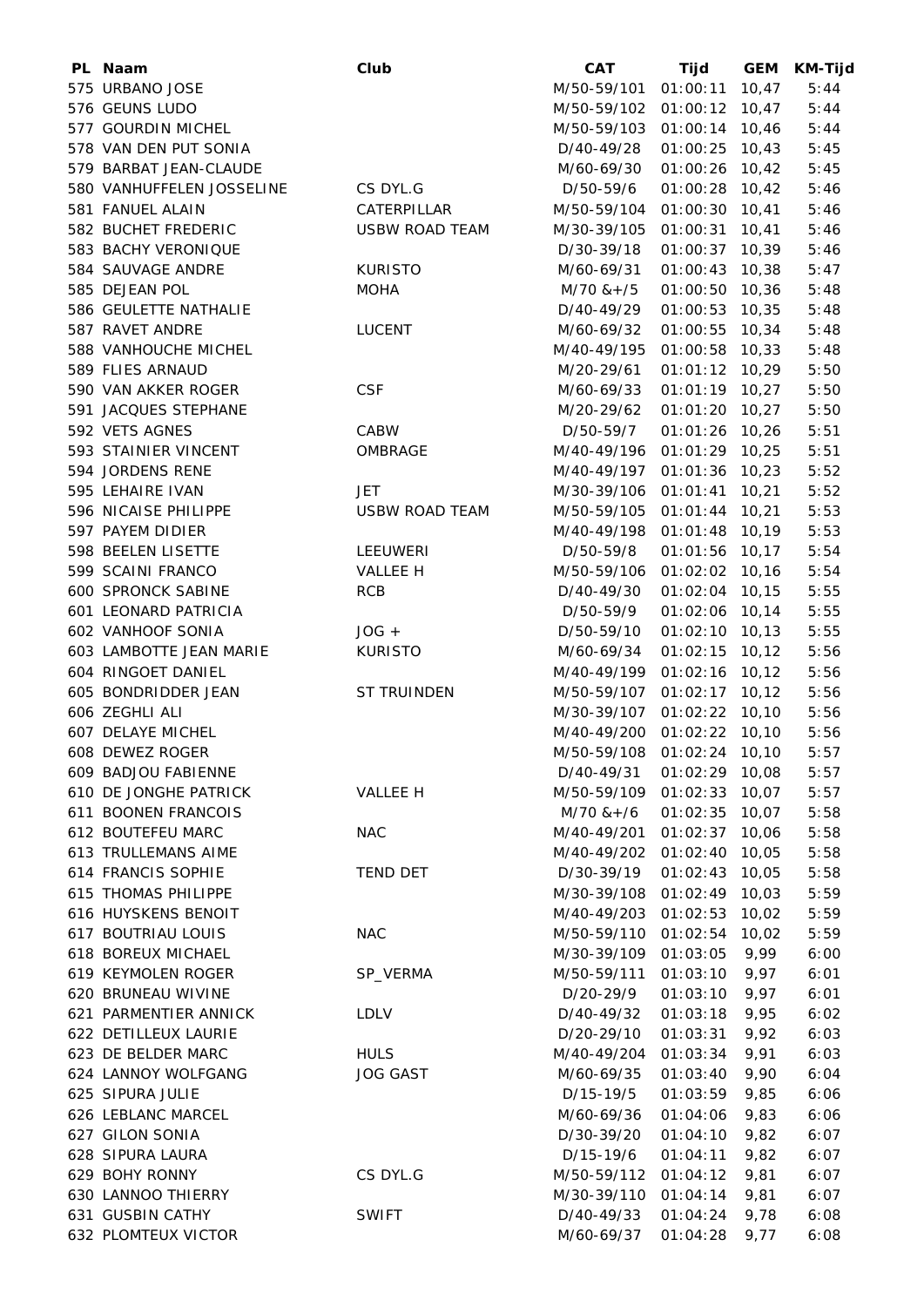| PL Naam                        | Club                  | <b>CAT</b>               | Tijd            | <b>GEM</b> | <b>KM-Tijd</b> |
|--------------------------------|-----------------------|--------------------------|-----------------|------------|----------------|
| 633 HERBIET FABIENNE           |                       | D/40-49/34               | 01:04:40        | 9,74       | 6:10           |
| 634 COYETTE LUC                |                       | M/50-59/113              | 01:04:40        | 9,74       | 6:10           |
| 635 DERME ISEULT               |                       | D/15-19/7                | 01:04:48        | 9,72       | 6:10           |
| 636 DEGREVE MICHEL             |                       | M/50-59/114              | 01:04:57        | 9,70       | 6:11           |
| 637 LERIBAUX MARIE-JOSE        | <b>OTAN</b>           | $D/60$ & + $/2$          | 01:05:06        | 9,68       | 6:12           |
| 638 RODEN BILLY                | <b>OTAN</b>           | M/60-69/38               | 01:05:06        | 9,68       | 6:12           |
| 639 BAREEL RAFAEL              |                       | M/15-19/22               | 01:05:13        | 9,66       | 6:13           |
| 640 BAURAING ALBERT            | <b>ASBTD</b>          | M/60-69/39               | 01:05:17        | 9,65       | 6:13           |
| 641 VANCAENEGHEM CARLA         | LDLV                  | D/40-49/35               | 01:05:25        | 9,63       | 6:14           |
| 642 CLEYS JOELLE               |                       | D/30-39/21               | 01:05:28        | 9,62       | 6:14           |
| 643 NIETO CARMEN               |                       | D/40-49/36               | 01:05:29        | 9,62       | 6:14           |
| 644 LEHAIRE DAVID              | <b>JET</b>            | M/30-39/111              | 01:05:30        | 9,62       | 6:14           |
| 645 LEHAIRE PHILIPPE           | <b>JET</b>            | M/50-59/115              | 01:05:31        | 9,62       | 6:14           |
| 646 MACKINTOSH PHILIPPE        |                       | M/30-39/112              | 01:05:32        | 9,61       | 6:14           |
| 647 ZACHARIAS JEAN             |                       | M/50-59/116 01:05:33     |                 | 9,61       | 6:15           |
| 648 VANNIEUWENHOVEN ARTHUR     |                       | $M/70$ & + $/7$          | 01:05:35        | 9,61       | 6:15           |
| 649 PATTEET ALAIN              |                       | M/30-39/113              | 01:05:36        | 9,60       | 6:15           |
| 650 FILIPPI DAMIEN             |                       | M/20-29/63               | 01:05:36        | 9,60       | 6:15           |
| 651 COLLART DAMIEN             |                       | M/40-49/205              | 01:05:39        | 9,60       | 6:15           |
| 652 LORIA ANDRE                |                       | M/60-69/40               | 01:05:42        | 9,59       | 6:15           |
| 653 BRICHET ALBERT             | <b>JCCS</b>           | $M/70$ & + /8            | 01:05:45        | 9,58       | 6:16           |
| 654 PAULUS MARC                | SP_VERMA              | M/50-59/117              | 01:05:58        | 9,55       | 6:17           |
| 655 WILMOTE HELENE             |                       | D/20-29/11               | 01:06:00        | 9,55       | 6:17           |
| 656 DEVOS DOMINIQUE            | <b>SPT WAVRE</b>      | D/50-59/11               | 01:06:01        | 9,54       | 6:17           |
| 657 FOUREZ KATHERINE           |                       | D/40-49/37               | 01:06:02        | 9,54       | 6:17           |
| 658 WAUTIE SYLVIE              |                       | D/40-49/38               | 01:06:16        | 9,51       | 6:19           |
| 659 PANICHELLI MARIE-CHRISTINE | <b>USBW ROAD TEAM</b> | D/50-59/12               | 01:06:17        | 9,50       | 6:19           |
| <b>660 DUHOUX MYRIAM</b>       | <b>USBW ROAD TEAM</b> | D/30-39/22               | 01:06:18        | 9,50       | 6:19           |
| 661 LAINE GAELLE               |                       | D/20-29/12               | 01:06:19        | 9,50       | 6:19           |
| 662 SIPURA MICHEL              |                       | M/40-49/206              | 01:06:32        | 9,47       | 6:20           |
| 663 BAPTISTA HELENA            | <b>KURISTO</b>        | D/40-49/39               | 01:06:33        | 9,47       | 6:20           |
| 664 BAUDUIN NATHALIE           |                       | D/40-49/40               | 01:06:34        | 9,46       | 6:20           |
| 665 LEPLAT SEVERINE            |                       | D/20-29/13               | 01:06:36        | 9,46       | 6:21           |
| 666 HARDENNE JEAN              | <b>FLEURUS</b>        | M/60-69/41 01:06:56 9,41 |                 |            | 6:22           |
| 667 BOTILDE KARIN              | <b>ASBTD</b>          | D/40-49/41               | $01:06:58$ 9,41 |            | 6:23           |
| 668 PALUMBO MARIA              | <b>KURISTO</b>        | D/50-59/13               | 01:07:01        | 9,40       | 6:23           |
| 669 CLIPPER ANNETTE            |                       | D/40-49/42               | 01:07:06        | 9,39       | 6:23           |
| <b>670 STIENNON KARINNE</b>    |                       | D/40-49/43               | 01:07:08        | 9,38       | 6:24           |
| 671 ROUZEEUW CAROLINE          |                       | D/20-29/14               | 01:07:09        | 9,38       | 6:24           |
| 672 SEROEN PIERRE-OLIVIER      |                       | M/20-29/64               | 01:07:30        | 9,33       | 6:26           |
| 673 PAULUS OLIVIER             |                       | M/40-49/207              | 01:07:34        | 9,32       | 6:26           |
| 674 ANDRE YVES                 |                       | M/30-39/114              | 01:07:40        | 9,31       | 6:27           |
| 675 QUICKE CHRISTIAN           | <b>LDLV</b>           | M/50-59/118              | 01:07:41        | 9,31       | 6:27           |
| 676 MAECK ANTHONY              |                       | M/20-29/65               | 01:07:43        | 9,30       | 6:27           |
| 677 WAUQUIER MARC              |                       | M/40-49/208              | 01:07:48        | 9,29       | 6:27           |
| 678 DELAFONTAINE CHRISTIAN     | <b>NAC</b>            | M/50-59/119 01:07:52     |                 | 9,28       | 6:28           |
| 679 BLONDEL MARIE JEANNE       | LA THURE              | D/50-59/14               | 01:08:30        | 9,20       | 6:31           |
| 680 DEFEIJTER JACQUELINE       | <b>TBL</b>            | D/50-59/15               | 01:08:52        | 9,15       | 6:34           |
| 681 DESMET INGRID              |                       | D/30-39/23               | 01:08:53        | 9,15       | 6:34           |
| 682 FLAMENT ANNE               |                       | D/40-49/44               | 01:09:08        | 9,11       | 6:35           |
| 683 DE CUYPER GAELLE           |                       | D/30-39/24               | 01:09:10        | 9,11       | 6:35           |
| 684 GILLEMAN CEDRIC            | <b>SWIFT</b>          | M/30-39/115              | 01:09:10        | 9,11       | 6:35           |
| 685 BUELENS HENRI              | ANTILOB               | M/60-69/42               | 01:09:16        | 9,10       | 6:36           |
| 686 DESMEDT ALINE              |                       | D/20-29/15               | 01:09:52        | 9,02       | 6:39           |
| <b>687 GILOT CHRISTOPHE</b>    |                       | M/20-29/66               | 01:09:56        | 9,01       | 6:40           |
| 688 SONCK DAVID                | <b>NAC</b>            | M/20-29/67               | 01:09:59        | 9,00       | 6:40           |
| 689 VAN ASSCHE MICHELINE       | <b>JOG GANS</b>       | D/40-49/45               | 01:10:00        | 9,00       | 6:40           |
| 690 JOISSAINS BRIGITTE         |                       | D/40-49/46               | 01:10:16        | 8,97       | 6:42           |